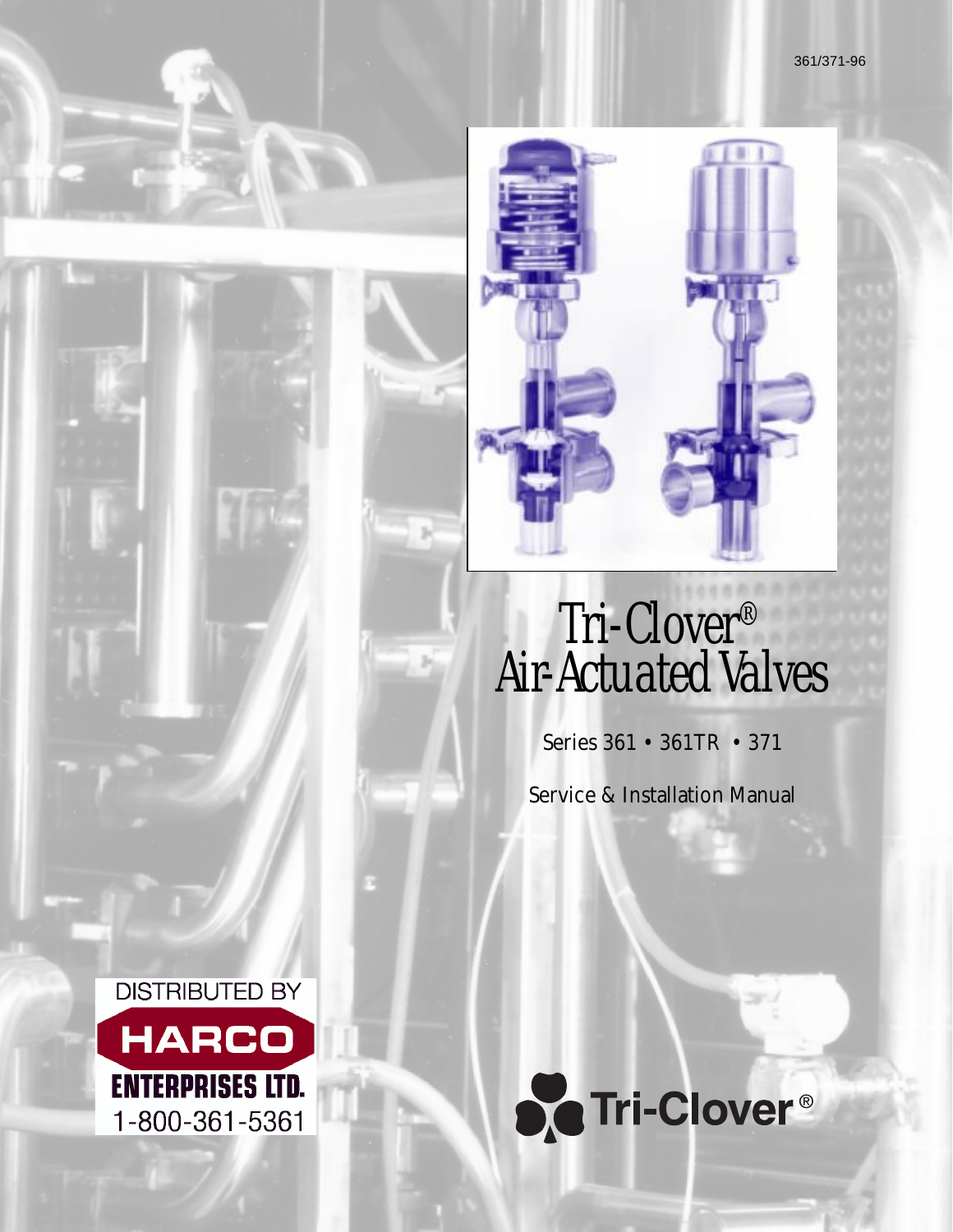## **CONTENTS**

Thank you for purchasing a Tri-Clover Product!

This manual contains disassembly and assembly instructions, maintenance procedures, troubleshooting, and a complete parts list for all Series 361, 361TR, and 371 Air-Actuated Valves and actuators designed and manufactured by Tri-Clover Inc., Kenosha, Wisconsin.

READ THIS MANUAL carefully to learn how to service these valves. Failure to do so could result in personal injury or equipment damage.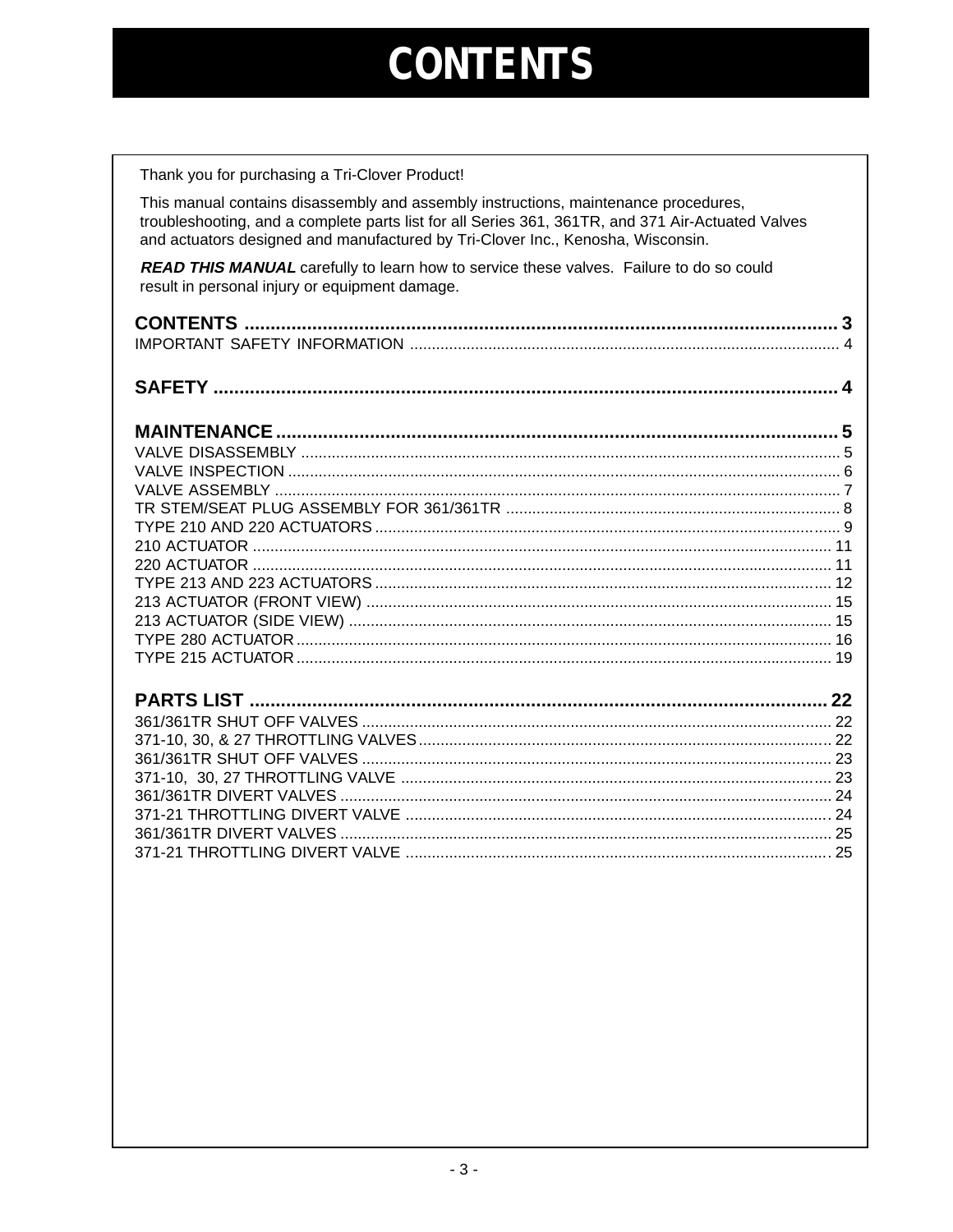## **SAFETY**

### <span id="page-2-0"></span>**IMPORTANT SAFETY INFORMATION**

#### Safety is very important!

**DO NOT attempt to modify any Tri-Clover product.** To do so could create unsafe conditions and void all warranties. **DO NOT place any Tri-Clover product in an application where general product service ratings are exceeded.**

The following DANGER, WARNING, AND CAUTION signs and their meanings are used within these instructions.

### **DANGER**

Indicates an imminently hazardous situation which, if not avoided, **will** result in death or serious injury. The word Danger is used in the most extreme cases.

### **WARNING**

Indicates a potentially hazardous situation which, if not avoided, **may** result in minor or moderate injury. May also be used to alert against an unsafe operating or maintenance practice.

### **A CAUTION**

Indicates a potentially hazardous situation which, if not avoided, **could** result in death or serious injury.

The SAFETY LABELS below are placed on every valve. Do not remove any labeling on any Tri-Clover product. Immediately replace any label that is missing.



Part Number 38-294



Part Number 38-297

| SPRING UNDER LOAD                                                                                                            |
|------------------------------------------------------------------------------------------------------------------------------|
| ACTUATOR CYLINDER MAY EJECT WITH SUFFICIENT FORCE TO<br>REMOVE ACTUATOR FROM<br><b>VAIVE BEFORE</b><br>CAUSE SERIOUS INJURY. |
| DISASSEMBLING ACTUATOR.<br>REFER TO SERVICE BULLETIN.                                                                        |

Part Number 38-264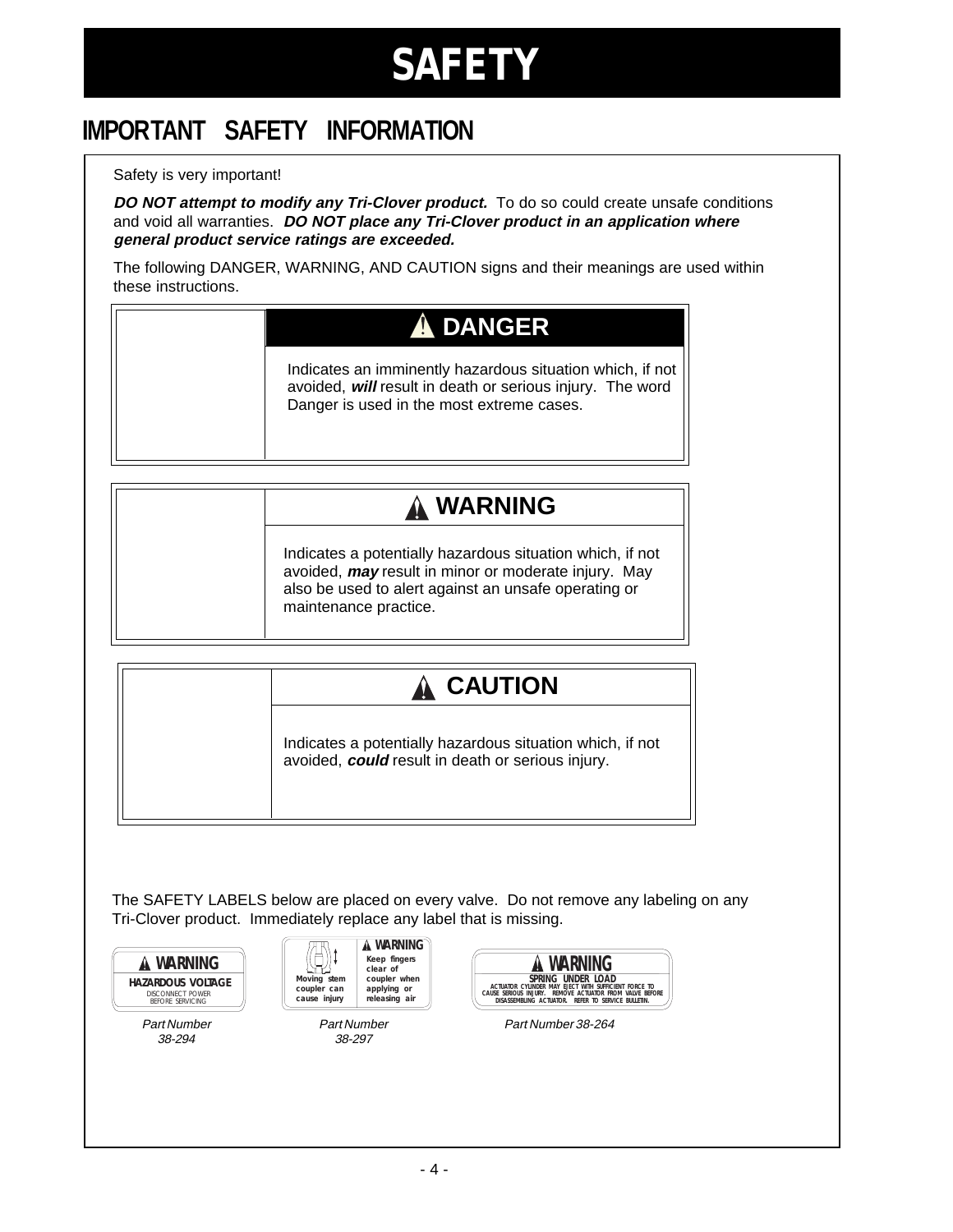### <span id="page-3-0"></span>**VALVE DISASSEMBLY**

### **WARNING**

To prevent personal injury, keep hands and tools away from valve coupler, bodies and stems when applying or releasing actuator air supply. The actuator stem assembly moves with extreme force and suddenness when air pressure is applied or released.

When disassembling and assembling a valve, the bench area should be clean to prevent marring and nicking of seats.

#### **NORMALLY OPEN: TYPE 210, 280 AND 215 ACTUATORS**

- 1. Remove body clamp, lower body and gasket.
- 2. Apply air to actuator so the valve stem extends away from the actuator and off its upper seat.
- 3. Lift sleeve on coupling unit and remove valve stem by pulling it through the bonnet/upper body.
- 4. Remove actuator clamp and separate the actuator from the open yoke.
- 5. Remove air supply.

#### **NORMALLY CLOSED: TYPE 220 AND 225 ACTUATORS**

- 1. Apply air to actuator so the valve stem retracts towards the actuator and off its lower seat.
- 2. Remove body clamp, lower body and gasket.
- 3. Release air supply.
- 4. Lift sleeve on coupling unit and remove valve stem by pulling it through the upper body/ bonnet.
- 5. Remove actuator clamp and separate the actuator from the open yoke.

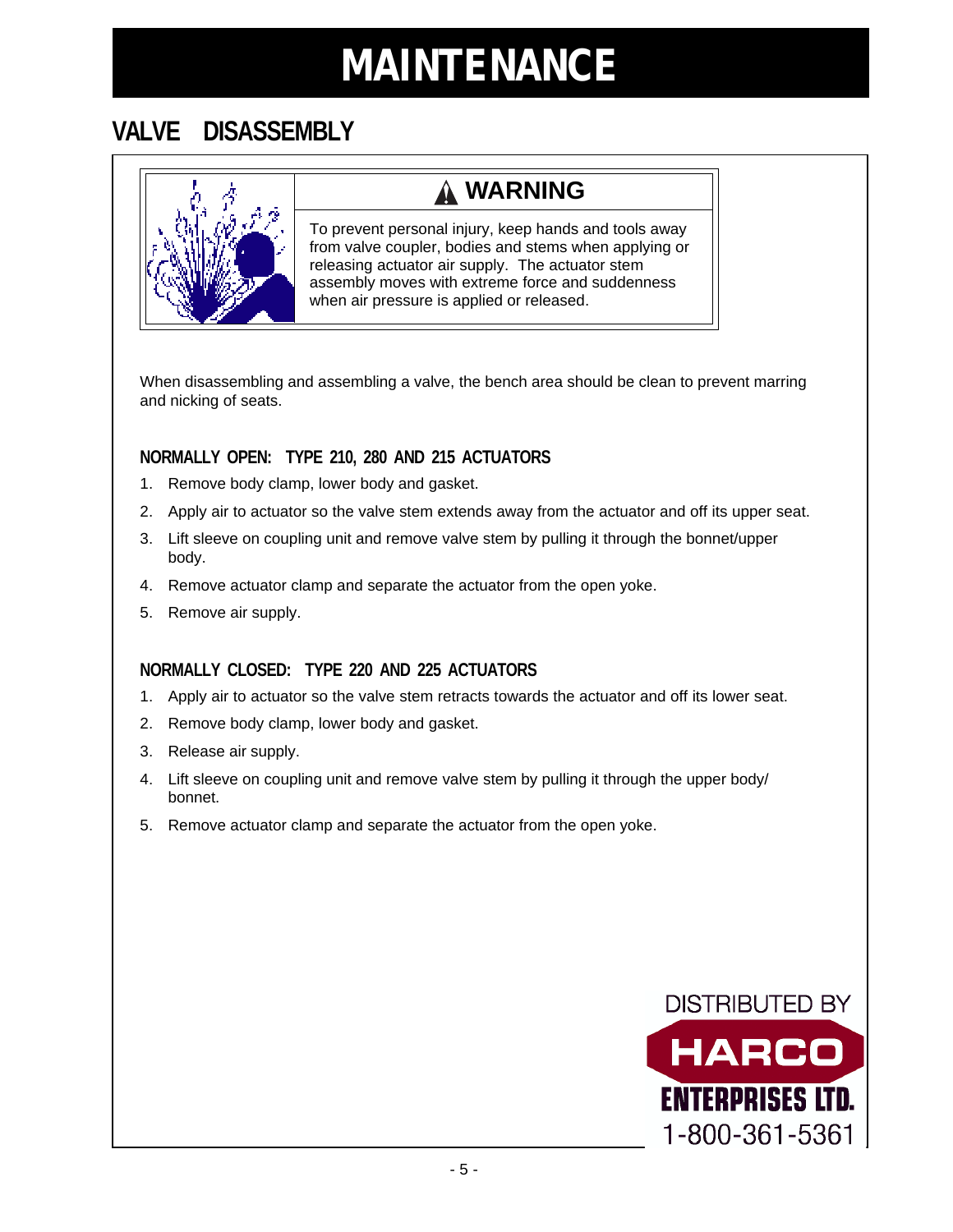### <span id="page-4-0"></span>**VALVE INSPECTION**

#### **STEM & SEAT(S)**

Carefully examine the rubber or PTFE valve plug seats for cracking, tearing, checking or excessive wear. Leakage past the seat(s) may result from these types of irregularities.

**Note:** Refer to the TR Stem/Seat Plug Assembly for 361/361TR section for installation of TR seats.

#### **SURFACE FINISH**

Inspect the valve stem and its bore in the valve upper body or bonnet for signs of galling. Replace both components if galling exists. Galling will continue to occur if only one part is replaced and the other is damaged.

#### **VALVE BODY**

Inspect the valve seats for nicks, scratches and other irregularities. Leakage past the seats may result from these types of irregularities.

#### **COUPLER**

Check the coupler to see that three balls are in place and move freely when the coupler sleeve is raised. If coupler replacement is required see the *Type 210/220 Actuator section* in this manual.

#### **GASKETS & O-RING(S)**

Inspect for cuts, abrasions, flat spots or other damage that would cause leakage or ineffective cleaning. Replace as necessary.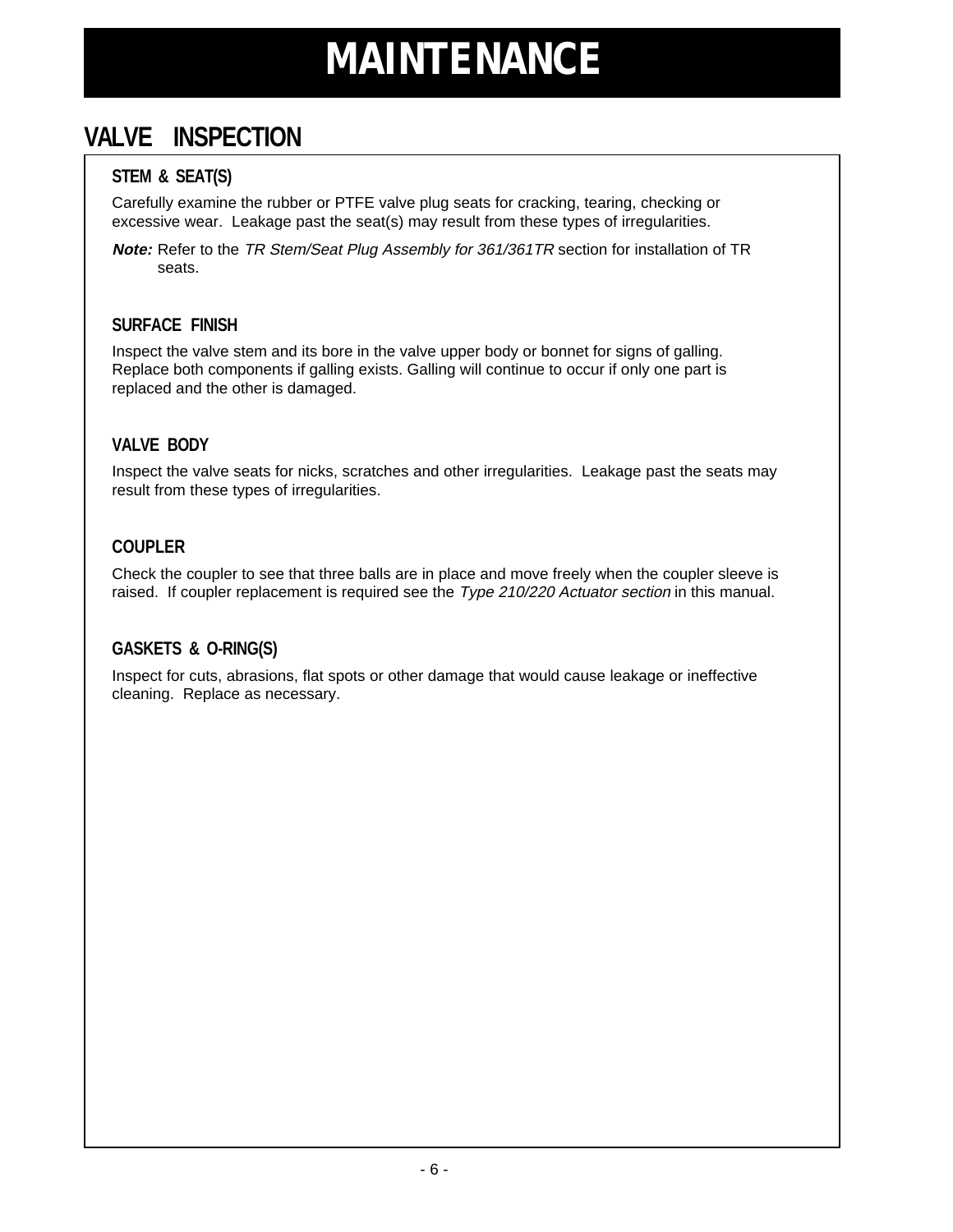### <span id="page-5-0"></span>**VALVE ASSEMBLY**



### **WARNING**

To prevent personal injury, keep hands and tools away from valve coupler, bodies and stems when applying or releasing air supply. The actuator stem assembly moves with extreme force and suddenness when air pressure is applied or released.

When disassembling and assembling a valve, the bench area should be clean to prevent marring and nicking of seats.

#### **NORMALLY OPEN: TYPE 210, 280 AND 215 ACTUATORS**

- 1. Clamp actuator to upper body/bonnet with actuator clamp.
- 2. Install o-ring on valve stem.
- 3. Apply air supply to actuator so the coupler extends away from the actuator.
- 4. Lift sleeve on coupling unit and insert stem into coupling unit. Release coupling sleeve.
- 5. Release air supply.
- 6. Replace gasket, lower body and body clamp.

#### **NORMALLY CLOSED: TYPE 220 AND 225 ACTUATORS**

- 1. Clamp actuator to upper body/bonnet with actuator clamp.
- 2. Install o-ring on valve stem.
- 3. Lift sleeve on coupling unit, insert valve stem into coupling unit and release sleeve.
- 4. Apply air to actuator so the coupler retracts towards the actuator.
- 5. Replace gasket lower body and body clamp.
- 6. Release air supply.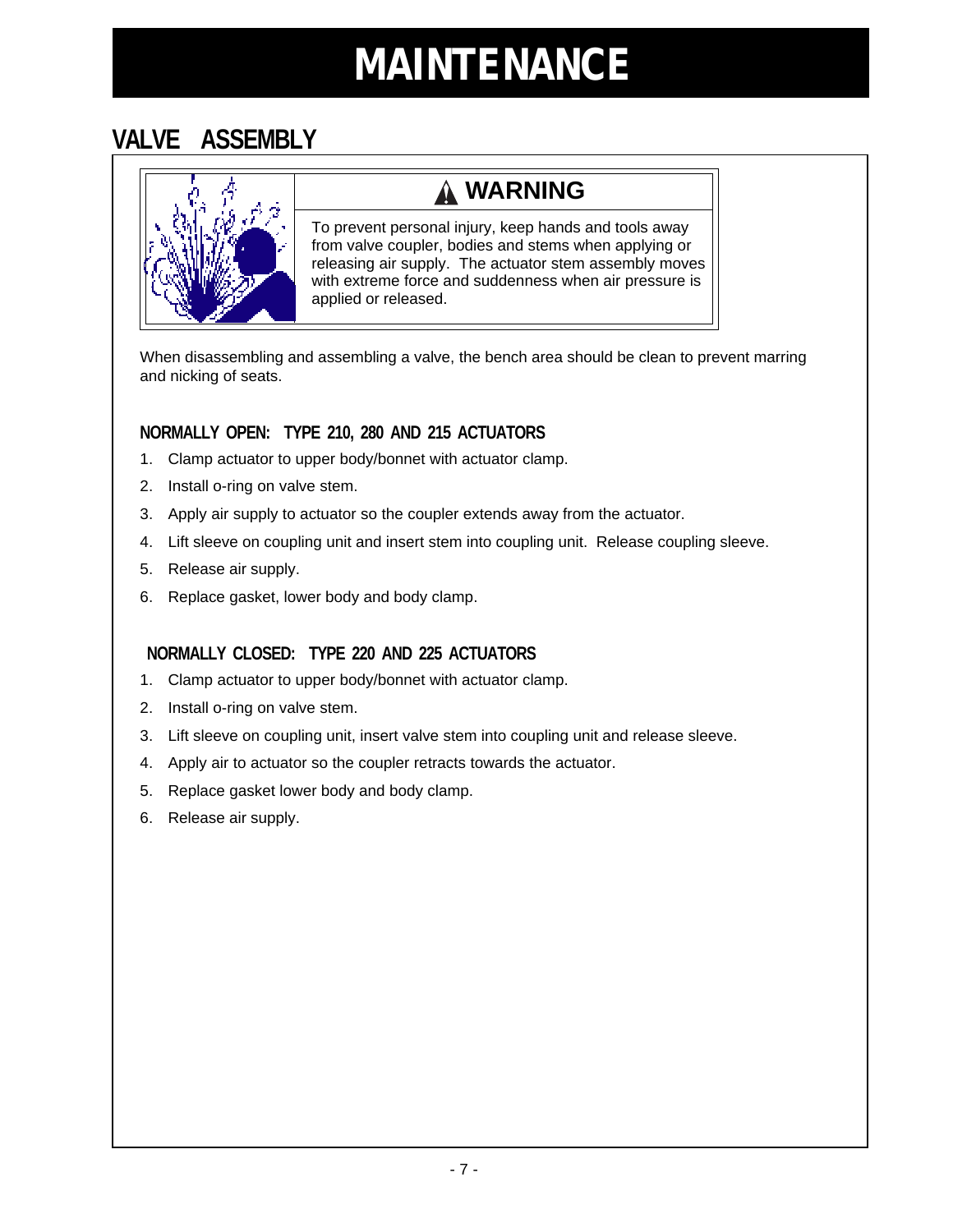### <span id="page-6-0"></span>**TR STEM/SEAT PLUG ASSEMBLY FOR 361/361TR**

#### **REMOVAL OF PTFE SNAP-ON SEAT**

- 1. Refer to the Disassembly section to remove stem/seat assembly from valve.
- 2. Using a knife, partially cut through the upper ring portion of Snap-On Seat, avoiding contact with stainless steel stem. Grasp both cut ends of Snap-On Seat and force apart for removal from stem.

#### **INSTALLATION OF REPLACEMENT PTFE SNAP-ON SEAT**

Tri-Clover's replacement Snap-On Seats do not require heat or special tools for proper installation. Snap-On Seats are installed by applying uniform pressure on all sides. Pressure can be applied by using a Tri-Clamp® or Bevel Seat ferrule the same size as the valve.

#### **SHUT OFF VALVE OR LOWER SEAT OF DIVERT VALVE**

- 1. Place Snap-On Seat on the lower portion of the stem.
- 2. Place assembly from Step 1 on Tri-Clamp® or Bevel Seat ferrule, resting on a hard flat surface such as a bench or table.
- 3. Apply firm, even, downward pressure on the stem until the Snap-On Seat hits the shoulder of the stem and snaps into place.
- 4. Examine seat assembly to be sure each individual tab is secure under the smaller lip portion of the stem. Press tabs down with your fingers or a straight edge. Holding Stem/Seat Assembly in one hand, rotate the Snap-On Seat. For proper CIP cleaning, the seat should turn freely on the stem.
- 5. Refer to Valve Assembly section for reassembly.

#### **UPPER SEAT OF DIVERT VALVE**

- 1. Place Snap-On Seat on the upper portion of the stem.
- 2. Place Tri-Clamp<sup>®</sup> or Bevel Seat ferrule on top of assembly, resting on a hard, flat surface such as a bench or table.
- 3. Apply firm, even, downward pressure on Tri-Clamp® or Bevel Seat ferrule until Snap-On Seat hits the shoulder of the stem and snaps into place.
- 4. Examine Seat Assembly to be sure individual tab is secure under the smaller lip portion of the stem. Press tabs down with your fingers or a straight edge. Holding Seat Assembly in one hand, rotate the Snap-On Seat. For proper CIP cleaning, seat should turn freely on the stem.
- 5. Refer to valve assembly section for reassembly.

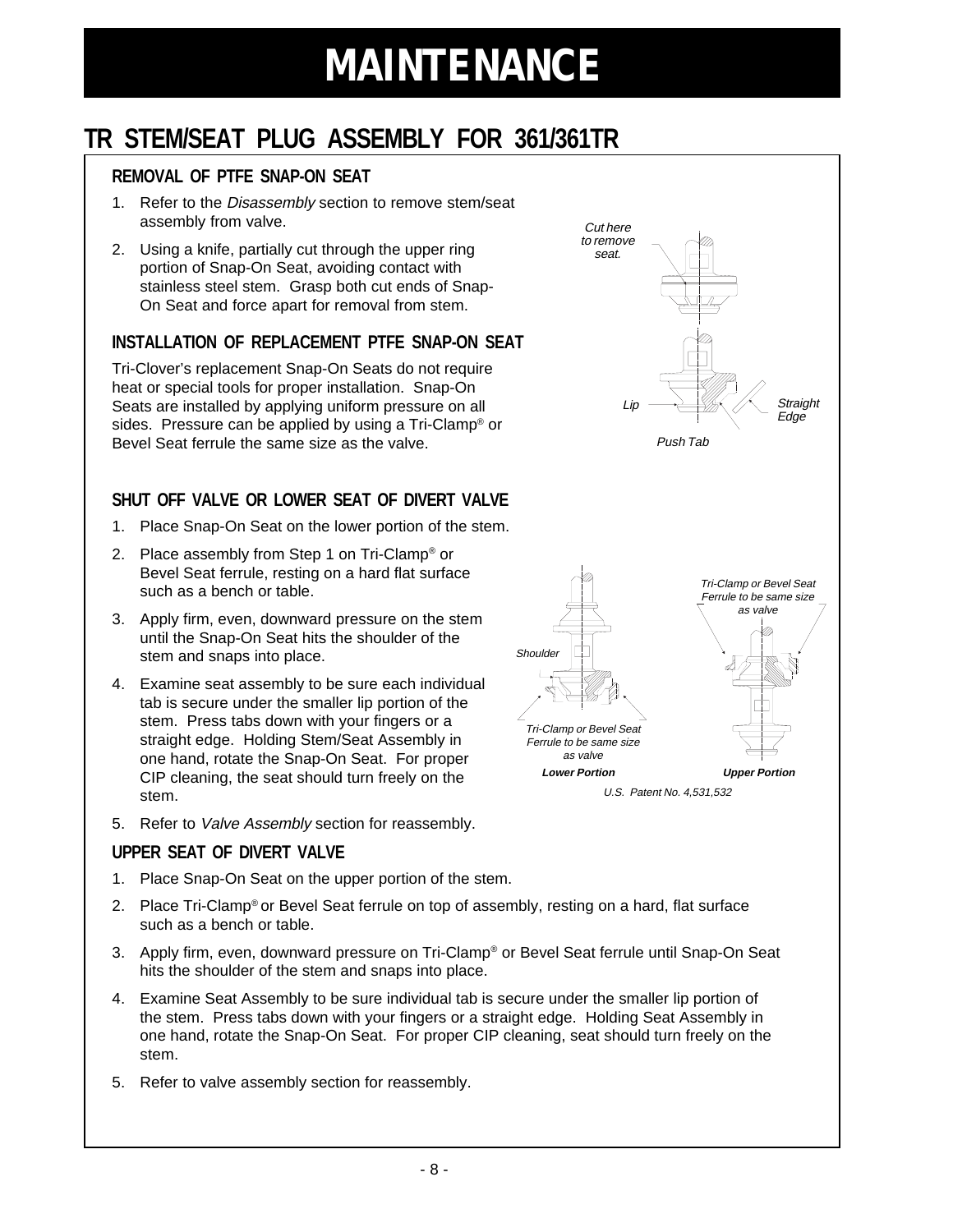### <span id="page-7-0"></span>**TYPE 210 AND 220 ACTUATORS**

#### **INTRODUCTION**

The 210 and 220 actuators are spring return units used when a normally open or normally closed valve is required. The actuators contain identical components but are assembled differently for each type of operation.

#### **INSTALLATION**

Connect air supply to the quick coupler fitting or the  $\frac{1}{8}$ -27 FNPT port it is screwed into. Air supply specifications: 35-50 psig. Refer to table on next page if additional product holding pressure is required on normally closed Type 20 actuators.



To prevent personal injury, do not attempt to repair an old style actuator. The old style actuator has a preloaded spring which will eject from the actuator body with **WARNING**

sufficient force to cause serious injury to anyone in the immediate area. An old style actuator has no "step" between cylinder and bonnet. See right.

### **WARNING**



To prevent personal injury, hand pressure should be applied to the top of the cylinder and bonnet. The actuator cylinder may eject with sufficient force to cause serious injury. Remove actuator from valve before disassembling actuator. On 1" size valves, the actuator spring is not contained. Caution should be used when the spring force is released.





NEW (Step)

#### **ACTUATOR DISASSEMBLY**

- 1. Place the two flats on the actuator bonnet in a vise. This will prevent the actuator bonnet from turning when removing the actuator cylinder.
- 2. Remove actuator cylinder from bonnet by applying a strap wrench to the cylinder and turning in a counterclockwise direction until cylinder and bonnet can be separated.
- 3. Slide the cylinder off of the piston.
- 4. Remove the spring from the piston. (220 actuator only).
- 5. Remove the actuator stem nut and lockwasher. To prevent the stem from rotating, apply a wrench to the stem flat above the coupler.
- 6. Slide the piston and spring (210 only) off the actuator stem and remove the bonnet from the vice.
- 7. Remove the actuator stem from the bonnet.
- 8. Remove the actuator stem o-ring.
- 9. Remove the coupler from the actuator stem by applying wrenches to the flats on both parts. Turn the coupler counterclockwise.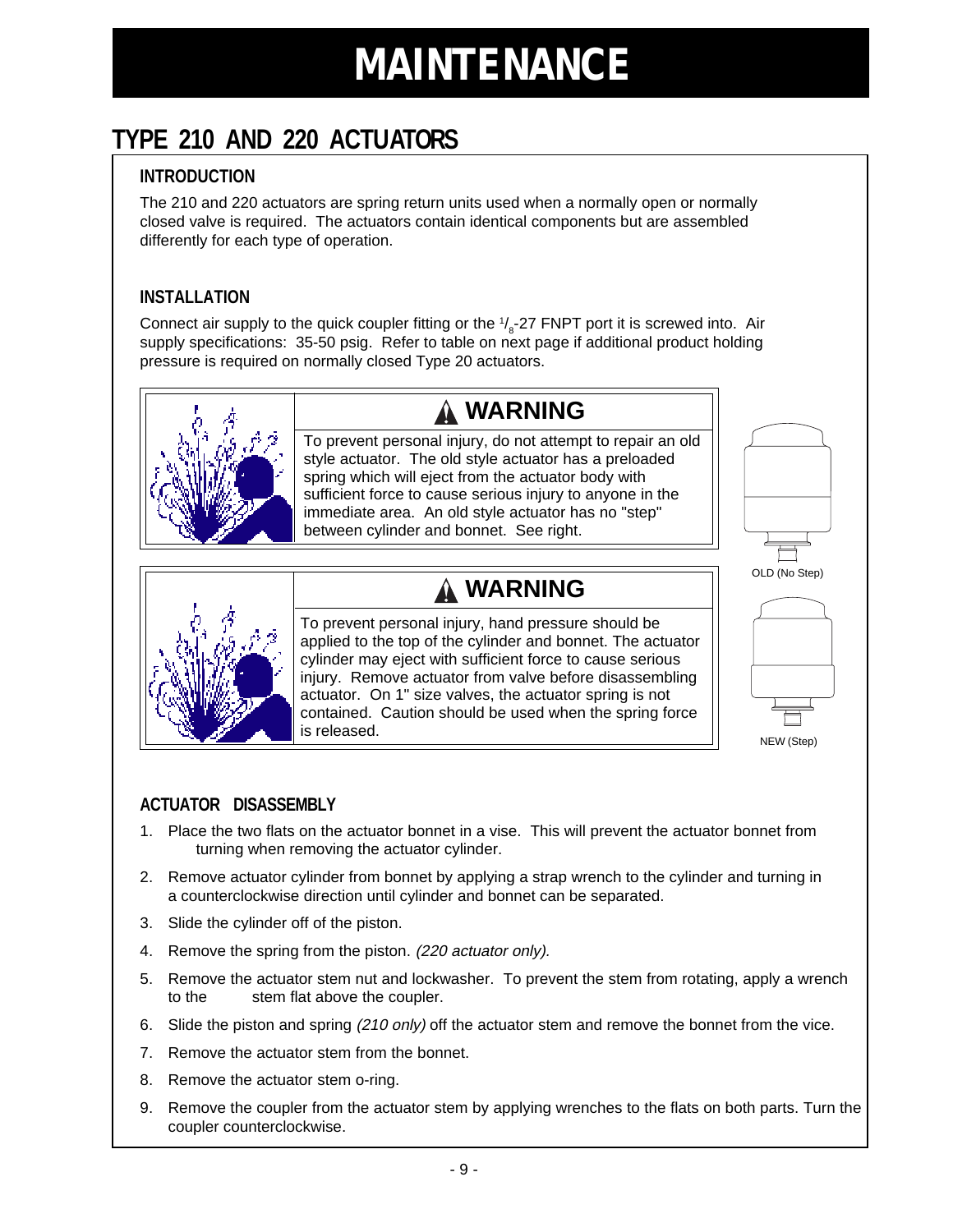#### **ACTUATOR REASSEMBLY**

- 1. If the bushing in the bonnet has been removed, install a new retaining ring and packing. Press a new bushing into the bonnet until it is firmly seated. Be sure the packing is installed with vee opening away from the bushing.
- 2. Install cylinder o-ring seal in the bonnet below the thread.
- 3. Attach coupler to actuator stem and insert stem in the bushing. Check the clearance between the stem and the bushing. Ream the bushing if necessary until the stem travels freely in the bore.
- 4. Replace the o-ring on the actuator stem.
- 5. Install new packings on the piston if required.
- 6. Be sure upper packing lip is facing toward the top of the piston, and the lower packing lip is toward the bottom of the piston.
- 7. Apply a suitable food grade lubricant to packings and felt seal prior to installation on the piston.
- 8. Install the spring and piston.

#### **Type 210 (Normally Open)**

- Place the spring into the bonnet with the small retainer diameter up.
- Place the piston over the spring with the counter bore down.
- Install the lockwasher and nut and tighten to 20 ft.-lb.

#### **Type 220 (Normally Closed)**

- Place the piston into the bonnet with the counter bore down.
- Install the lockwasher and nut and tighten to 20 ft.-lb.
- Place the spring into the piston counter bore with its small retainer diameter facing up.
- 9. Lubricate inside wall of cylinder with OCP-VI and slide the cylinder over the piston. Use shim stock or a thin flat tool to compress the upper packing on the piston to get it started in the cylinder.
- 10. Lubricate the cylinder threads with Tri-Clover C137 lubricant. This will prevent the stainless steel threads from galling.
- 11. Thread the cylinder into bonnet and tighten it until it bottoms. It will be necessary to use a strap wrench for the last few turns as the spring is being compressed approximately  $\frac{1}{8}$  inch.

#### **TO CONVERT A TYPE 210 ACTUATOR TO A TYPE 220 ACTUATOR**

- 1. Remove the cylinder, actuator stem, nut and lockwasher, piston and spring as outlined in the Disassembly instructions.
- 2. Reassemble as outlined in step #8 through #11 in the Actuator Reassembly section.

#### IMPORTANT:

Additional air supply must be relieved when product pressure is not present. Failure to do so will result in pressure damage to the seat.

When using additional air loading it should exceed the minimum required by no more than 1 to 5 psig to minimize seat loading.

| Valve<br>Size                                                                       | *Add'l<br>Air<br>Pressure | Add'l Air<br>Pressure<br>Maximum | Maximum<br>Product<br>Holding<br>Pressure |  |  |  |
|-------------------------------------------------------------------------------------|---------------------------|----------------------------------|-------------------------------------------|--|--|--|
| 1                                                                                   |                           | 10                               | 200                                       |  |  |  |
| $1\frac{1}{2}$                                                                      | 1                         | 5                                | 200                                       |  |  |  |
| 2                                                                                   | 2                         | 12                               | 150                                       |  |  |  |
| $2\frac{1}{2}$                                                                      | 3                         | 15                               | 100                                       |  |  |  |
| 3                                                                                   | $4\frac{1}{2}$            | 30                               | 100                                       |  |  |  |
| 4                                                                                   | 15                        | ი                                | 100                                       |  |  |  |
| Air pressure measured in psig.<br>*Additional air pressure required to hold against |                           |                                  |                                           |  |  |  |

10 psig product pressure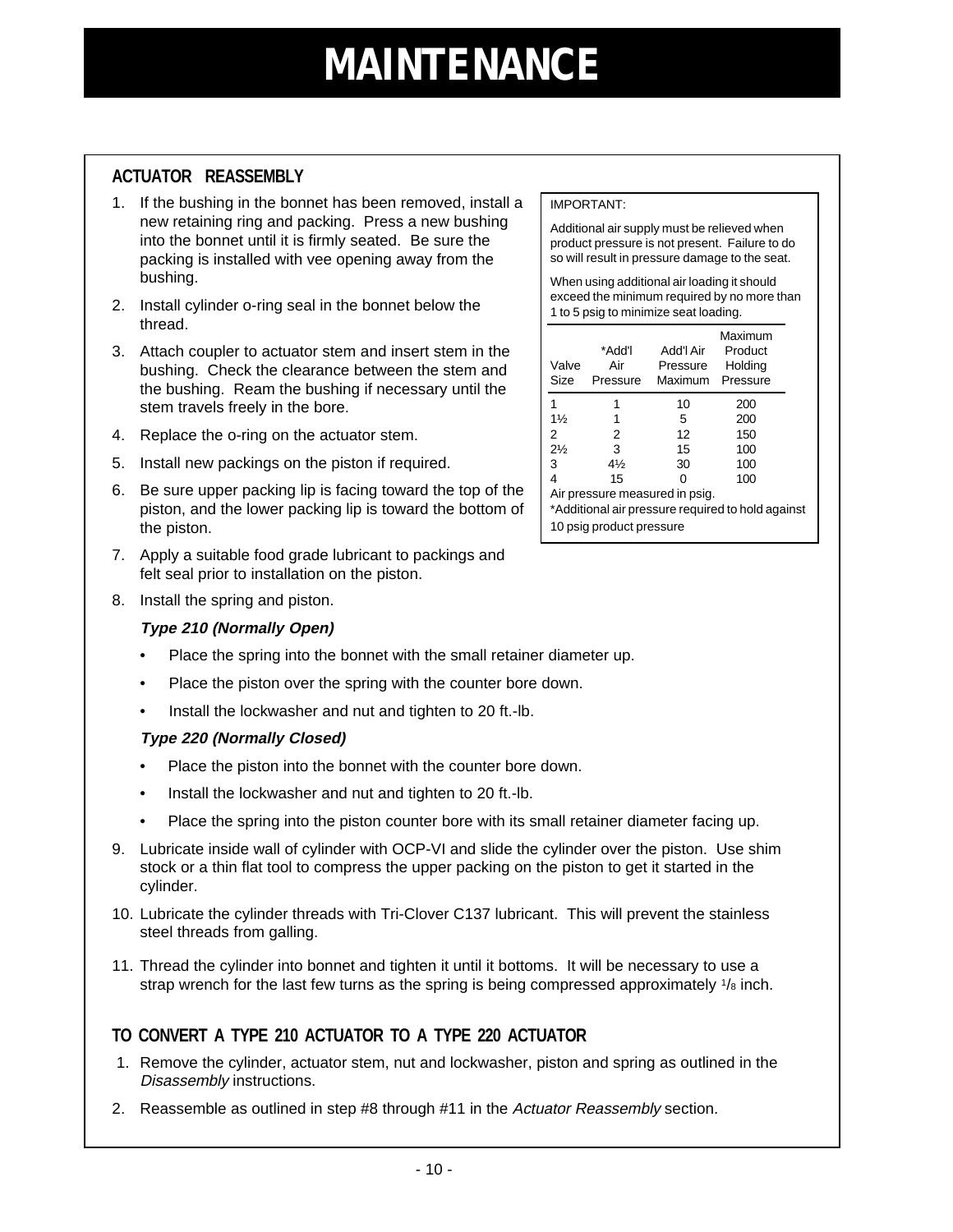<span id="page-9-0"></span>

| <b>PARTS LIST: TYPE 210 &amp; 220 ACTUATORS</b> |                         |                     |          |  |  |  |
|-------------------------------------------------|-------------------------|---------------------|----------|--|--|--|
|                                                 | <b>Key #Description</b> | Part Number         | No. Req. |  |  |  |
| 1                                               | Actuator body cylinder  | 25-361-210-01-S     | 1        |  |  |  |
| 2                                               | Vented plug             | MS-105-58A-CP       |          |  |  |  |
| 3                                               | <b>Nut</b>              | <b>NU1700H-SS</b>   | 1        |  |  |  |
| 4                                               | Lockwasher              | <b>LWA1700-SS</b>   | 1        |  |  |  |
| 5                                               | Piston                  | 25-361-210-02       | 1        |  |  |  |
| * 6                                             | Vee block packing       | 17-97               | 2        |  |  |  |
| * 7                                             | Felt seal               | 17-101              | 1        |  |  |  |
| 8                                               | Spring assembly         | 25-361-210-07-S     | 1        |  |  |  |
| * 9                                             | O-ring                  | 10CPLO-3-73-1A-U    |          |  |  |  |
| 10                                              | <b>Bonnet</b>           | 25-361-210-03-S     |          |  |  |  |
| 11                                              | Air Coupler adapter     | 25-361-210-06-S     |          |  |  |  |
| * 12                                            | Retaining ring          | 16-70               |          |  |  |  |
| * 13                                            | Vee block packing       | 17-98               |          |  |  |  |
| * 14                                            | <b>Bushing</b>          | 40-4                | 1        |  |  |  |
| * 15                                            | O-ring                  | 17-35-U             |          |  |  |  |
| 16                                              | Actuator stem           | 25-361-210-09A-01-S |          |  |  |  |
| $*17$                                           | Coupler                 | 37-95A-SS           |          |  |  |  |

\* It is recommended that one spare part be stocked for each item marked with the exception of item 6, in which case two spares should be stocked.

**Note:** Tri-Clover recommends the following lubricants for servicing stainless steel actuators: C137 for the cylinder threads, and OCP-VI lubricant for all other lubricated areas.



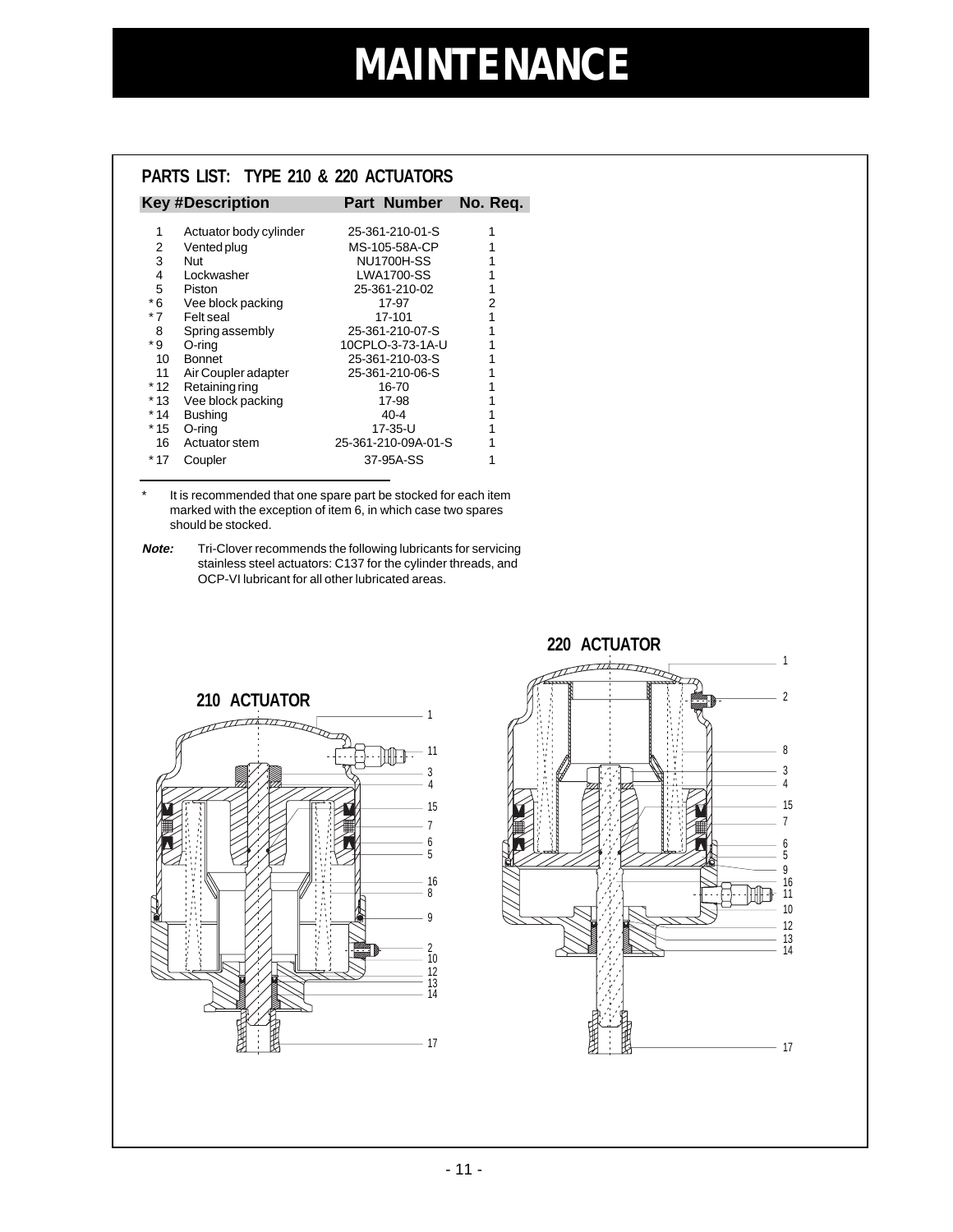### <span id="page-10-0"></span>**TYPE 213 AND 223 ACTUATORS**

#### **INTRODUCTION**

The 213 and 223 actuators are spring return units used when a normally open or normally closed valve is required with position indication feedback. Both actuators contain identical components but are assembled differently for each type of operation.

#### **INSTALLATION**

Connect air supply to the quick coupler fitting or the  $1/s-27$  FNPT port it is screwed into. Air supply specifications: 35-50 psig. Additional Air Supply Guidance. Refer to table below if additional product holding pressure is required on normally closed Type 23 actuators.



### **DANGER**

To prevent personal injury or death by electrical shock, disconnect power to all electrical devices and panels before performing any service. All service should be performed by a qualified electrician.



### **WARNING**

To prevent personal injury, do not attempt to repair an old style actuator. The old style actuator has a preloaded spring which will eject from the actuator body with sufficient force to cause serious injury to anyone in the immediate area. An old style actuator has no "step" between cylinder and bonnet. See right.





To prevent personal injury, hand pressure should be applied to the top of the cylinder and bonnet. The actuator cylinder may eject with sufficient force to cause serious injury. Remove actuator from valve before disassembling actuator. On 1" size valves, the actuator spring is not contained. Caution should be used when the spring force is released.



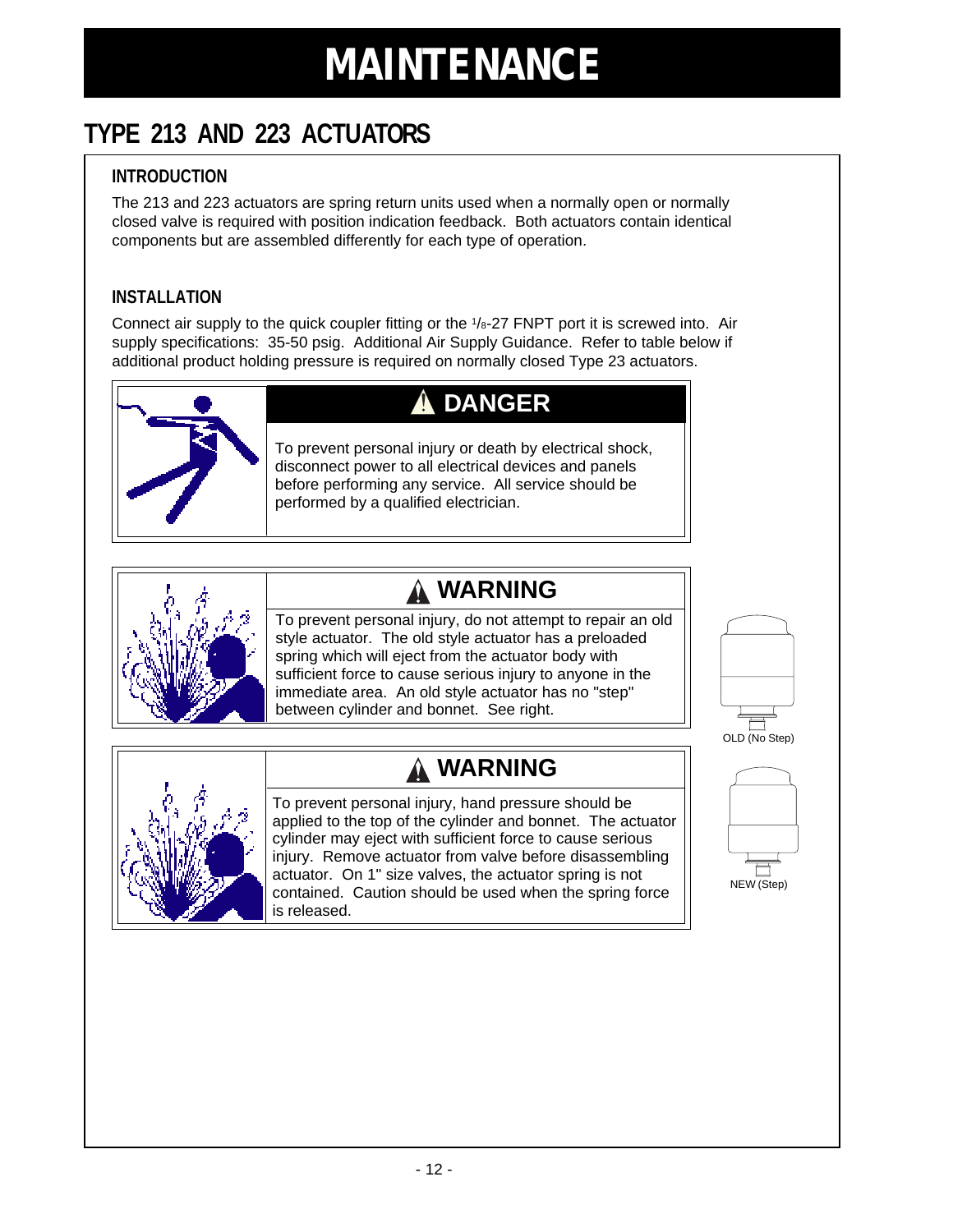#### **DISASSEMBLY**

- 1. Place the two flats on the actuator bonnet in a vise. This will prevent the actuator bonnet from turning when removing the actuator cylinder.
- 2. Remove the acorn nut and plastic washer from top of the switch housing.
- 3. Grasp the housing and rock slightly while pulling it off its mount to the actuator. It is held in place by an o-ring.

**Important:** The housing will still be connected to the switches between the cable cord grip and cable strap fastened to the switch mounting bracket. There is a sufficient length of cable inside the housing to lift it away and expose all the switches and connections, but it cannot be completely removed at this point.

4. Disconnect the white plastic connectors from the switches. Unfasten the cable strap and ground wire from the mounting bracket. The switch housing can now be removed.

#### IMPORTANT:

Additional air supply must be relieved when product pressure is not present. Failure to do so will result in pressure damage to the seat.

When using additional air loading it should exceed the minimum required by no more than 1 to 5 psig to minimize seat loading.

| Valve<br>Size                                     | *Add'l<br>Air<br>Pressure | Add'l Air<br>Pressure<br>Maximum | Maximum<br>Product<br>Holding<br>Pressure |  |  |
|---------------------------------------------------|---------------------------|----------------------------------|-------------------------------------------|--|--|
| 1                                                 | 1                         | 10                               | 200                                       |  |  |
| $1\frac{1}{2}$                                    | 1                         | 5                                | 200                                       |  |  |
| 2                                                 | 2                         | 12                               | 150                                       |  |  |
| $2\frac{1}{2}$                                    | 3                         | 15                               | 100                                       |  |  |
| 3                                                 | $4\frac{1}{2}$            | 30                               | 100                                       |  |  |
| 4                                                 | 15                        | 0                                | 100                                       |  |  |
| Air pressure measured in psig.                    |                           |                                  |                                           |  |  |
| *Additional air pressure required to hold against |                           |                                  |                                           |  |  |
| 10 psig product pressure                          |                           |                                  |                                           |  |  |

- 5. Remove the switch mounting screws completely and remove the switches and adjustment plates.
- 6. Remove actuator cylinder from bonnet by applying a strap wrench to the cylinder and turning in a counterclockwise direction until cylinder and bonnet can be separated.
- 7. Slide the cylinder off the piston and remove the o-rings from the switch mounting base.

**Note:** It is not necessary to remove the switch mounting base and bracket from the cylinder unless the cylinder is damaged.

- 8. Remove the spring from the piston. (Type 223 only)
- 9. Remove the switch activating stem, actuator stem nut and lockwasher. To prevent the stem from rotating, apply a wrench to the stem flat above the coupler.
- 10. Slide the piston and spring (Type 213 only) off the actuator stem and remove the bonnet from the vise.
- 11. Remove the actuator stem from the bonnet.
- 12. Remove the actuator stem o-ring.
- 13. Remove the coupler from the actuator stem by applying wrenches to the flats on both parts. Turn the coupler counterclockwise.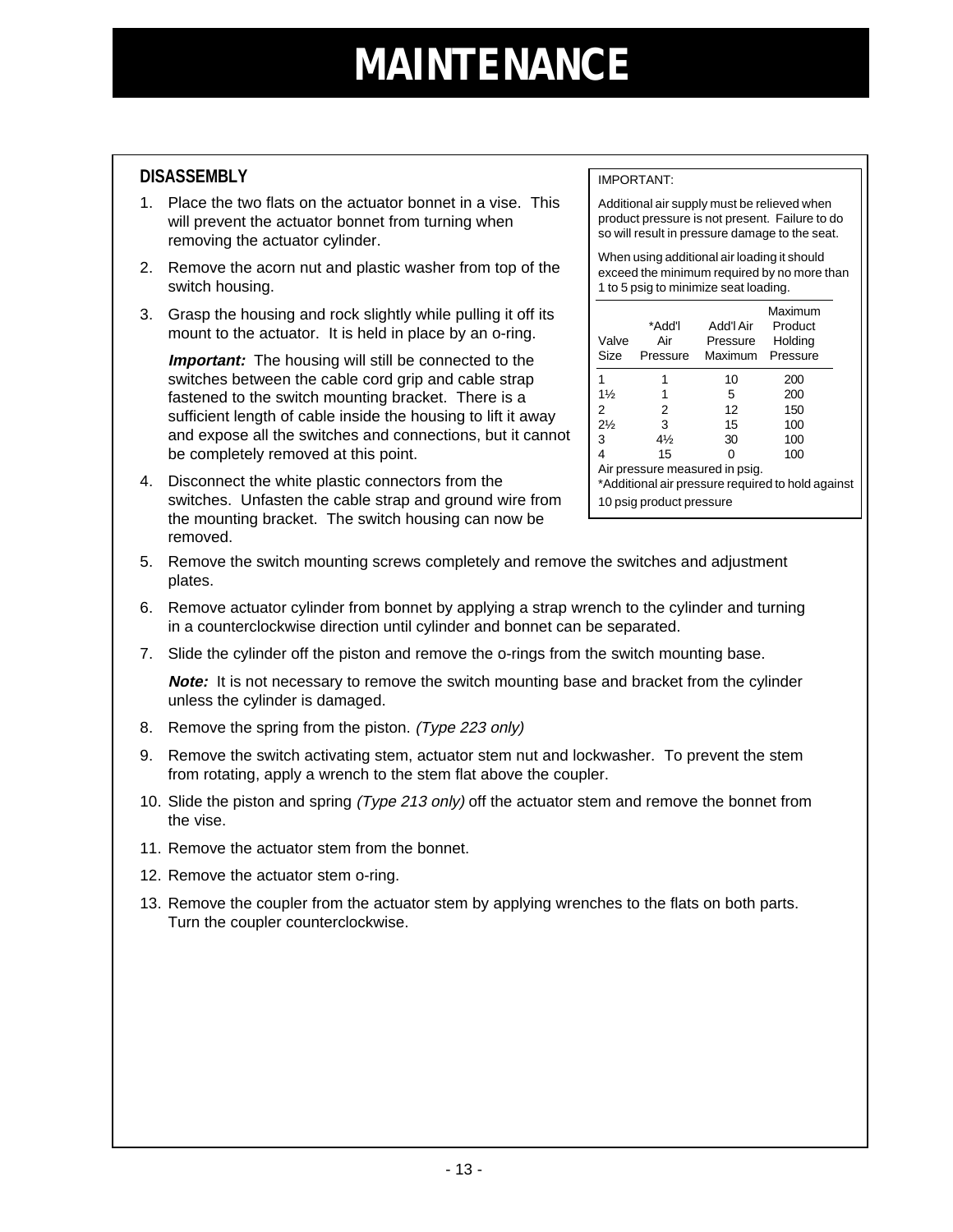#### **ACTUATOR REASSEMBLY**

- 1. If the bushing in the bonnet has been removed, install a new retaining ring and packing. Press a new bushing into the bonnet until it is firmly seated. Be sure the packing is installed with vee opening away from the bushing.
- 2. Install the o-ring in the bonnet below the thread for the cylinder.
- 3. Attach coupler to actuator stem and insert stem in the bushing. Check the clearance between the stem and bushing. Ream the bushing if necessary until the stem travels freely in the bore.
- 4. Replace the o-ring on the actuator stem.
- 5. Install new packings on the piston if required.
- 6. Be sure upper packing lip of the upper packing is toward the top of the piston, and the lower packing lip is toward the bottom of the piston.
- 7. Apply a suitable food grade lubricant to packings and felt seal prior to installation on the piston.
- 8. Install the spring and cylinder.

Type 213 (Normally Open)

- Place the spring into the bonnet with the small retainer diameter up.
- Place the piston over the spring with the counter bore down.
- Install the lockwasher and nut and tighten to 20 ft.-lb.
- Install the activating stem into the actuator stem.

Type 223 (Normally Closed)

- Place the piston into the bonnet with the counter bore down.
- Install the lockwasher and nut and tighten to 20 ft.-lb.
- Install the activating stem into the actuator stem.
- Place the spring into the piston counter bore with its small retainer diameter facing up.
- 9. Replace the two o-rings in the switch mounting base bore and lubricate with L-1011B.
- 10. Lubricate cylinder inside wall with OCP-VI. Slide the cylinder over the piston and activating stem. Use a shim stock or a thin flat tool to compress the upper packing on the piston to get it started into the piston.
- 11. Lubricate the cylinder threads with Tri-Clover C137 lubricant. This will prevent the stainless steel threads from galling.
- 12. Thread the cylinder into bonnet and tighten it until it bottoms. It will be necessary to use a strap wrench for the last few turns.
- 13. Mount the switches to the mounting bracket by threading the screws into the adjustment plates.
- 14. Connect the white plastic connectors to the switches. Fasten the ground wire eyelet to the mounting bracket.
- 15. Leave approximately 6" of cable between the cable strap fastened to the mounting bracket and the cable grip in the housing.



Normally Open contact closes to verify valve position

- 16. Install the actuator to the valve assembly.
- 17. **Important:** Switches must be set when the valve is completely assembled. Set the switches.
	- Locate the lower switch roller in the middle of the activating stem groove when the activating stem is all the way extended.
	- Locate the upper switch at the top of the activating stem, when the stem is all the way retracted.
- 18. Place the housing over switch base o-ring. Place plastic washer over the stud extending from the housing and tighten securely with the acorn nut.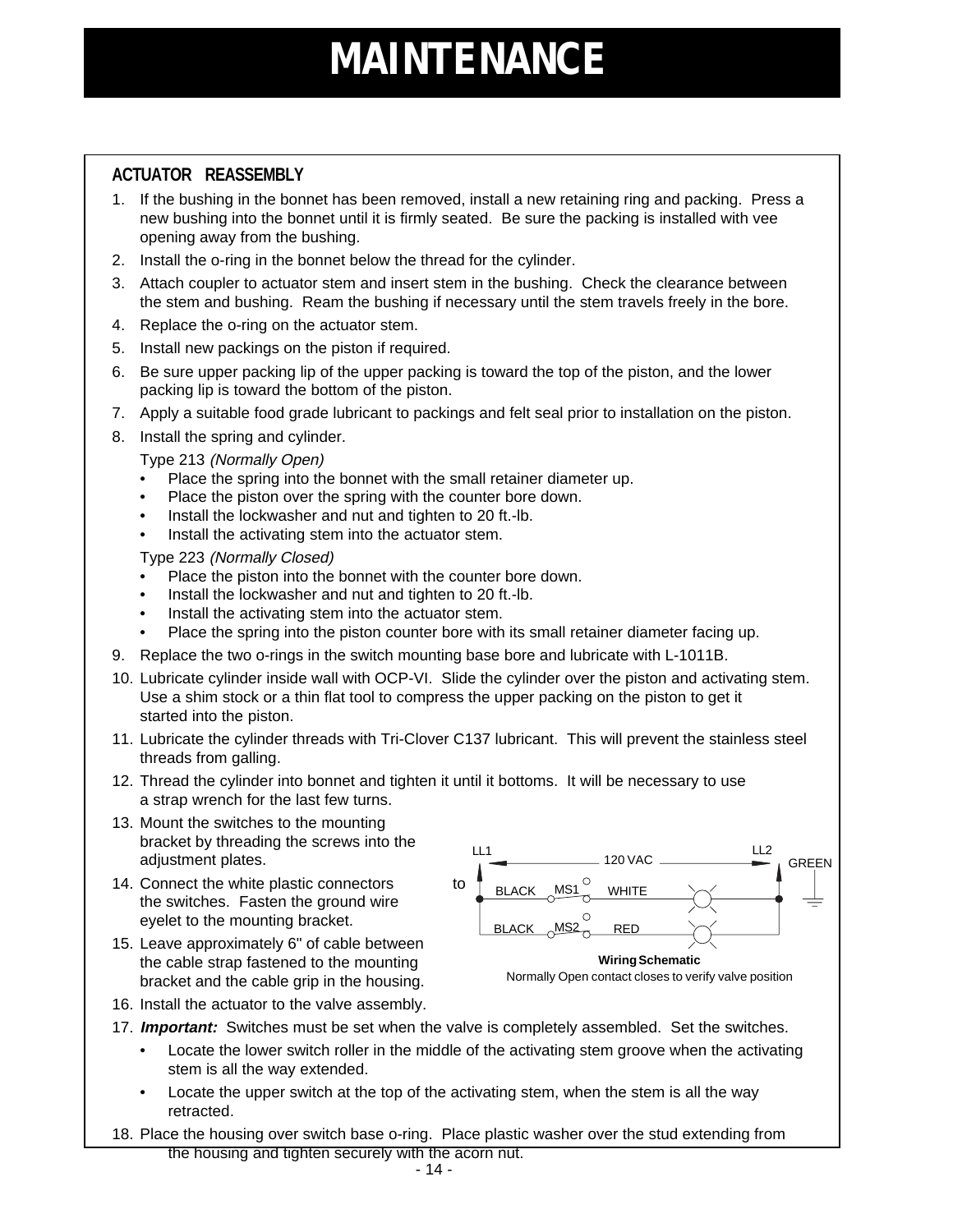$\begin{array}{c} 1 \\ 1 \end{array}$ 

### <span id="page-13-0"></span>**PARTS LIST: TYPE 213 & 223 ACTUATORS**

| Key#           | <b>Description</b>             | <b>Part Number</b>          | No. Req.       |
|----------------|--------------------------------|-----------------------------|----------------|
| 1              | Actuator Body Cylinder         | 25-361-213-01-S             | 1              |
| $\overline{c}$ | Vented Plug                    | MS-105-58A-CP               | 1              |
| 3              | Nut                            | <b>NU1700H-SS</b>           | 1              |
| 4              | Lockwasher                     | <b>LWA1700-SS</b>           | 1              |
| 5              | Piston                         | 25-361-210-02               | 1              |
| $*6$           | Vee Block Packing              | 17-97                       | $\overline{2}$ |
| $*7$           | <b>Felt Seal</b>               | 17-101                      | $\overline{1}$ |
| 8              | <b>Spring Assembly</b>         | 25-361-210-07-S             | 1              |
| * 9            | O-ring                         | 10CPLO-3-73-1A-U            | 1              |
| 10             | <b>Bonnet</b>                  | 25-361-210-03-S             | 1              |
| 11             | Air Coupler Adapter            | 25-361-210-06-S             | 1              |
| * 12           | <b>Retaining Ring</b>          | 16-70                       | $\overline{1}$ |
| $*13$          | Vee Block Packing              | 17-98                       | 1              |
| $*14$          | <b>Bushing</b>                 | $40 - 4$                    | $\overline{1}$ |
| * 15           | $O$ -ring                      | 17-35-U                     | 1              |
| 16             | <b>Actuator Stem</b>           | 25-361-213-09A-01-S         | 1              |
| * 17           | Coupler                        | 37-95A-SS                   | 1              |
| 18             | Gasket                         | 17-306-U                    | 1              |
| 19             | Switch Assembly Base           | 26-42                       | $\overline{1}$ |
| 20             | O-ring                         | 17-156-U                    | 1              |
| 21             | #6-32 x 3/8 LG. Truss HD-SS    | <b>SC505Y-SS</b>            | 3              |
| 22             | <b>Switch Mounting Bracket</b> | 10-155                      | 1              |
| 23             | #4-40 x 1" LG. RD. HD.         | <b>SC110R-SS</b>            | 4              |
|                | Mach, Screw                    |                             |                |
| 24             | Micro-Switch                   | EL-79500-0013               | 2              |
| 25             | Socket                         | EL-19760-0011               | $\overline{2}$ |
| 26             | Cover Hold Down Bracket        | 10-154                      | 1              |
| 27             | <b>Switch Cover</b>            | 23-124-1-S                  | 1              |
| 28             | Nylon Lockwasher               | $15 - 87 - \frac{3}{8}$     | $\overline{1}$ |
| 29             | Acorn Nut 3/8-16-SS            | $13 - 60 - \frac{3}{8} - S$ | 1              |
| 30             | Nut                            | 13-88-S                     | $\overline{1}$ |
| 31             | Lockwasher                     | 15-119                      | 1              |
| 32             | O-ring                         | 17-35-U                     | $\overline{2}$ |
| 33             | Indicating Stem                | 25-361-213-19A-S            | 1              |
| 34             | Switch Adj. Plate              | 10-156-S                    | 2              |
| 35             | #10-32 x 1/4" LG. RD. HD.      | SC1003R-SS                  | $\overline{2}$ |
|                | Mach, Screw                    |                             |                |
| 36             | #10 Lockwasher                 | <b>LWA900-SS</b>            | 2              |
| 37             | Cable Assembly                 | EL-97510-0004               | 1              |
| 38             | <b>Rubber Grommet</b>          | EL-40165-0004               | 1              |
| 39             | <b>Knurled Nut</b>             | EL-40165-0011               | 1              |
| 40             | Cable Clamp                    | 16-115                      | 1              |
| 41             | Switch Mounting Block          | 24-30                       | $\overline{c}$ |
| 42             | O-ring                         | 17-157-U                    | $\overline{1}$ |
| 43             | Washer                         | 15-110                      | 1              |

It is recommended that one spare part be stocked for each item marked with the exception of item 6, in which case two spares should be stocked.

**Note:** Tri-Clover recommends the following lubricants for servicing stainless steel actuators: C137 for the cylinder threads, and OCP-VI lubricant for all other lubricated areas.

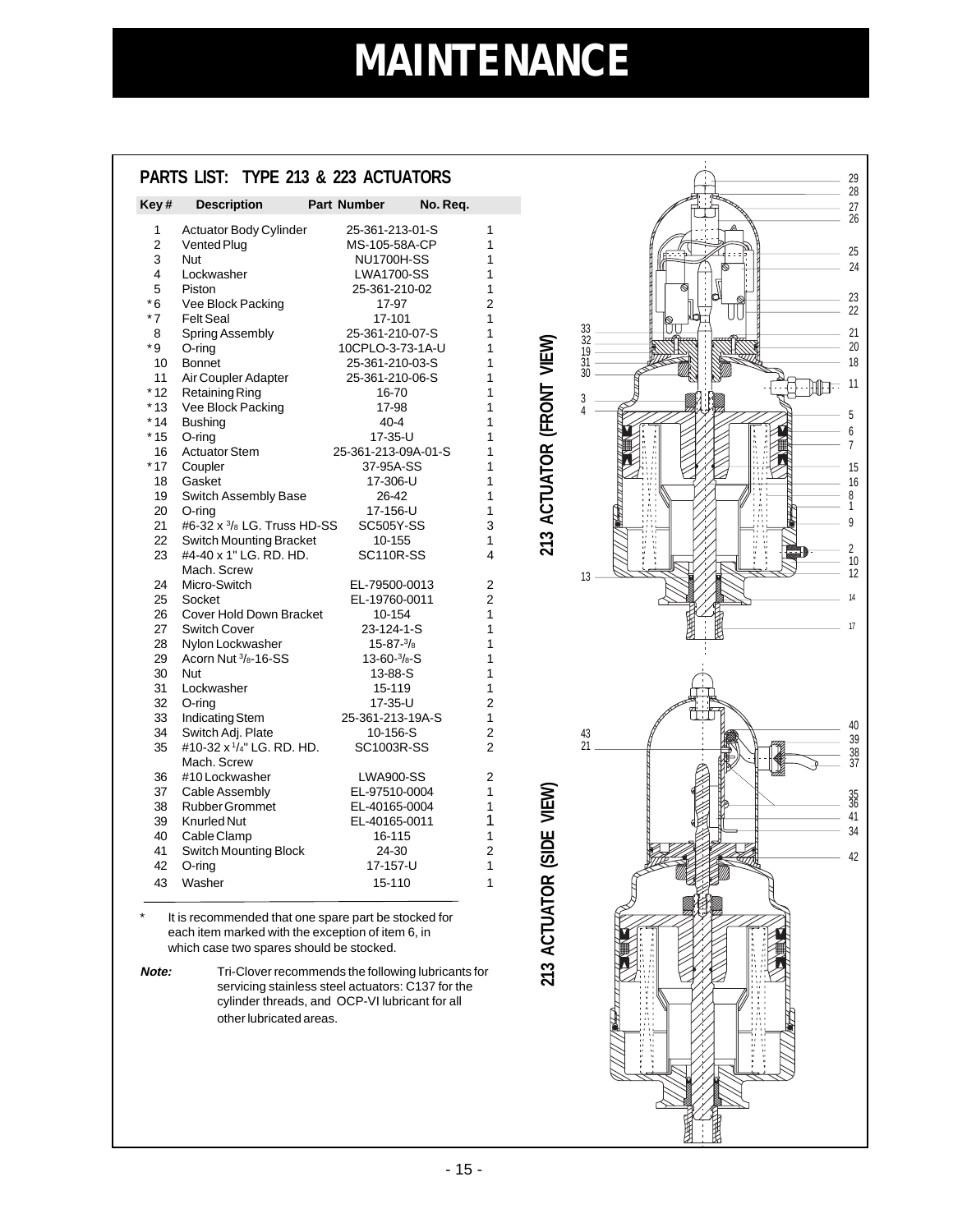### <span id="page-14-0"></span>**TYPE 280 ACTUATOR**

#### **INTRODUCTION**

The Type 280 is a three position actuator. It is a normally open actuator which can partially or fully close with two independent air supplies.

#### **INSTALLATION**

Connect air supplies to quick coupler fitting or the <sup>1</sup>/8-27 FNPT port it is screwed into. Air supply specifications: 35-50 psig.

For regular open and closed operation, apply air to the top air connection. This will fully close the valve bottom port. Release the air supply to fully open the valve bottom port.

For immediate, split flow or dribble feed operation, apply air to the side air connection. This will position for split flow or dribble feed operation depending on how the actuator is adjusted. Adjust the mid position as follows:

- 1. Loosen the jamnut on top of the actuator.
- 2. Use a wrench on the air coupler hex fitting and rotate the complete air guide stem.
- 3. Turn clockwise to give more restriction to the valve bottom port.
- 4. Turn counterclockwise to give more restriction to the top port.

**Note:** Use two 3-way solenoid valves to control air to the above connections.



### **WARNING**

To prevent personal injury, hand pressure should be applied to the top of the cylinder and bonnet. The actuator cylinder may eject with sufficient force to cause serious injury. Remove actuator from valve before disassembling actuator.

#### **ACTUATOR DISASSEMBLY**

- 1. Secure the two flat edges on the actuator ferrule in a vise. This will keep the bonnet from turning when removing the actuator.
- 2. Remove the actuator cylinder from the bonnet by applying a strap wrench to the cylinder and turning counterclockwise. Separate the cylinder from the bonnet. Slide the cylinder off of the piston.
- 3. Use suitable wrenches on the machined flats of the coupler to remove the stem nut and lockwasher on the top of the piston.
- 4. Slide the piston and spring off the bonnet. Remove the bonnet from the vise.
- 5. Remove the actuator stem from the bonnet. Remove the bonnet o-ring and the actuator o-ring.
- 6. Use suitable wrenches to remove the coupler from the actuator stem.
- 7. Remove the jamnut on top of the cylinder.
- 8. Remove the air guide stem by rotating counterclockwise and removing from inside the cylinder.
- 9. Slowly slide the secondary piston out of the cylinder.

**Note:** It is not necessary to remove the mounting nut or bolt unless there is a leak in this area.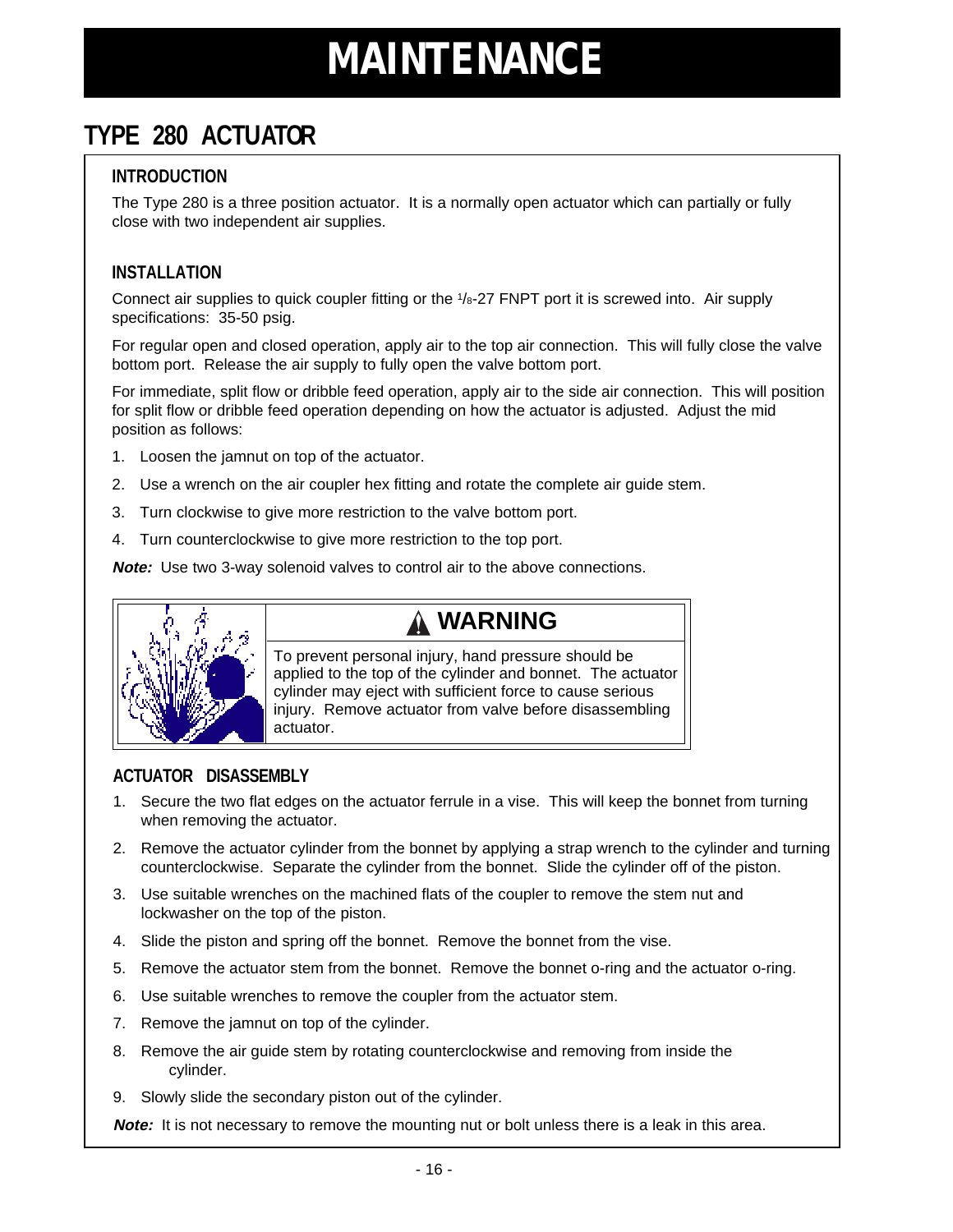#### **ACTUATOR REASSEMBLY**

- 1. If the bushing in the bonnet has been removed, install a new retaining ring and packing. Press a new bushing into the bonnet until it is firmly seated. Be sure the packing is installed with the vee opening away from the bushing.
- 2. Attach the coupler to the actuator stem and insert the stem through the bushing. Check the clearance between the stem and bushing. Ream the bushing, if necessary, until the stem travels freely in the bore. Install the o-ring on the actuator stem. Install new piston packings if necessary.
- 3. Lightly coat the O.D. of the piston, packing and felt seal with OCP-VI. Be sure the packing lip of the upper packing is toward the top of the piston and the lip of the lower packing is toward the bottom of the piston. Secure the two flat edges on the actuator ferrule in a vise. Install the o-ring in the bonnet.
- 4. Slide the spring into position in the bonnet. The smaller retainer diameter should be toward the bonnet.
- 5. Place the piston on the actuator stem so that the spring cavity faces the bonnet.
- 6. Install the lockwasher and stem nut on top of the piston and tighten until the piston bottoms on the shoulder of the stem.
- 7. Lightly coat the I.D. of the cylinder, the I.D. of the Quad ring, and the secondary piston with OCP-VI. Install the o-ring in the upper part of secondary piston and slowly slide the secondary piston into the cylinder. Use shim stock or a thin flat tool to compress the quad ring on the piston to get it started in the cylinder. Make sure the piston cavity is facing out. Slide the piston into the cylinder until it seats against the stop in the cylinder.
- 8. Install the o-ring and insert the air guide stem into the piston bore and out through the top of the cylinder. Turn in a clockwise direction to the desired position.
- 9. Install the jamnut to the air guide stem.
- 10. Lubricate the cylinder threads with Tri-Clover C137 lubricant. This will prevent the stainless steel threads from galling.
- 11. With the bonnet still clamped in the vise, slowly slide the cylinder over the piston. Use shim stock or a thin flat tool to compress the upper packing on the primary piston and get it started into the cylinder.
- 12. Thread the cylinder into the bonnet until it bottoms. Use a strap wrench for the last few turns.
- 13. Refer to the instructions for adjusting the intermediate position in the Introduction paragraph in this section.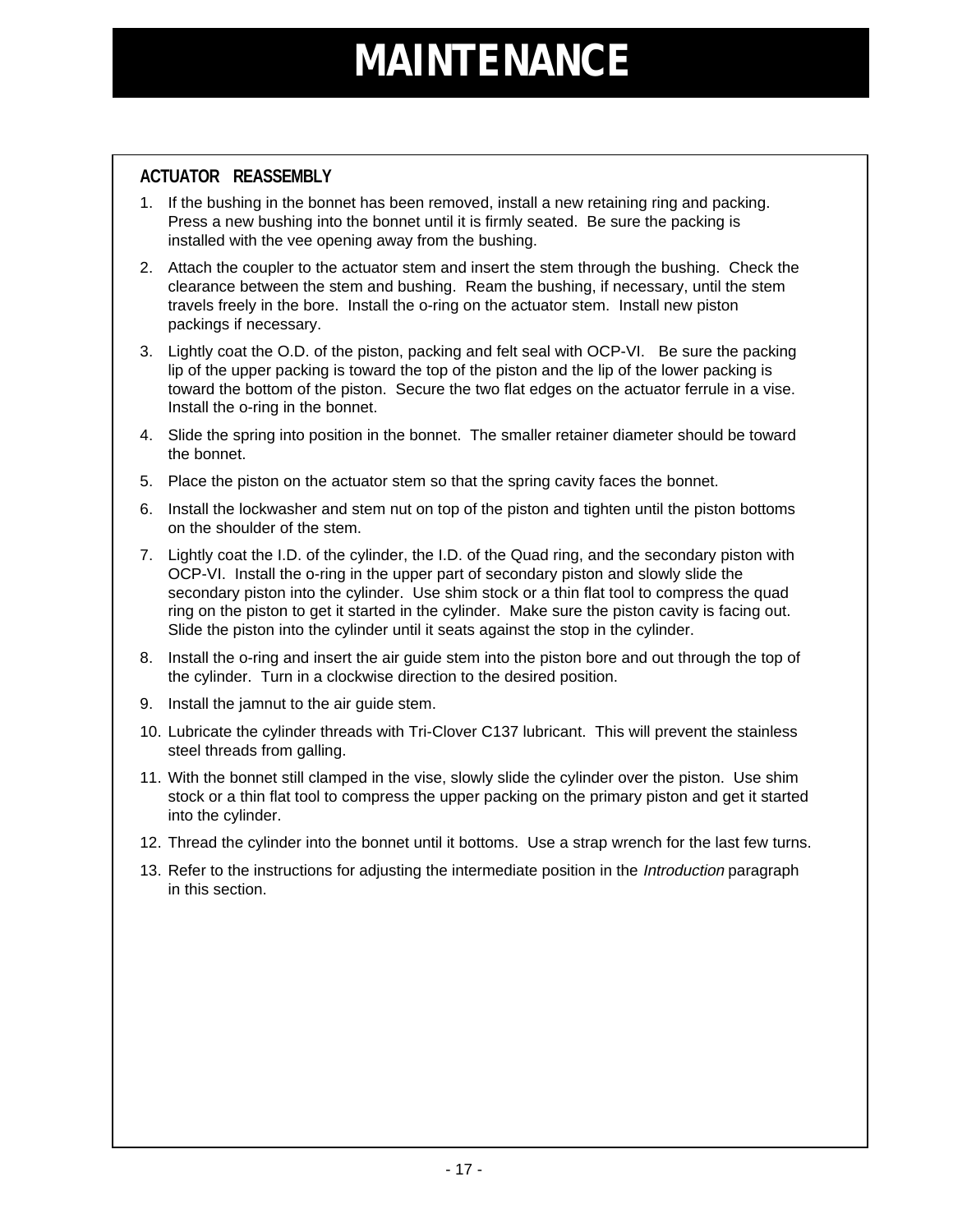|                 | PARTS LIST: TYPE 280 ACTUATOR |                    |                         |
|-----------------|-------------------------------|--------------------|-------------------------|
| Key #           | <b>Description</b>            | <b>Part Number</b> | No. Req.                |
| 1               | Jamnut                        | 25-361-280-18-S    | 1                       |
| 2               | Mounting nut                  | 25-361-280-17-S    | 1                       |
| 3               | Body cylinder                 | 25-361-280-01-S    | 1                       |
| $\overline{4}$  | Air coupler adapter           | 25-361-210-06-S    | $\overline{\mathbf{c}}$ |
| * 5             | $O$ -ring                     | 17-157-U           | 1                       |
| 6               | Mounting bolt                 | 25-361-280-21-S    | 1                       |
| $*7$            | $O$ -ring                     | 01-1154-13-34-U    | 1                       |
| 8               | Secondary piston              | 25-361-280-02      | 1                       |
| * 9             | Quad ring                     | 17-137-Q           | 1                       |
| $*10$           | $O$ -ring                     | 60YM23-1-34-U      | 1                       |
| 11              | Air guide stem                | 25-361-280-16-S    | 1                       |
|                 | assembly                      |                    |                         |
| 12 <sup>°</sup> | Nut                           | <b>NU1700H-SS</b>  | 1                       |
|                 | 13 Lockwasher                 | 15-74              | 1                       |
|                 | 14 Piston                     | 25-361-210-02      | 1                       |
|                 | *15 Vee block packing         | 17-97              | $\overline{c}$          |
|                 | *16 Felt seal                 | 17-101             | $\overline{1}$          |
| 17              | Spring assembly               | 25-361-210-07-S    | $\overline{1}$          |
| $*18$           | $O$ -ring                     | 10CPLO-3-73-1A-U   | 1                       |
| 19              | <b>Bonnet</b>                 | 25-361-210-03-S    | 1                       |
| 20              | Vented plug                   | MS-105-58A-CP      | 1                       |
| * 21            | Retaining ring                | 16-70              | 1                       |
|                 | *22 Vee block packing         | 17-98              | 1                       |
| $*23$           | <b>Bushing</b>                | $40 - 4$           | 1                       |
| * 24            | O-ring                        | 17-35-U            | 1                       |
| 25              | <b>Stem</b>                   | 25-361-210-09-01-S | 1                       |
| $*26$           | Coupler                       | 37-95A-SS          | 1                       |

It is recommended that one spare part be stocked for each item marked with the exception of item 15, for which two spares should be stocked.

**Note:** It is recommended that a tube of C137 lubricant be stocked for servicing stainless steel



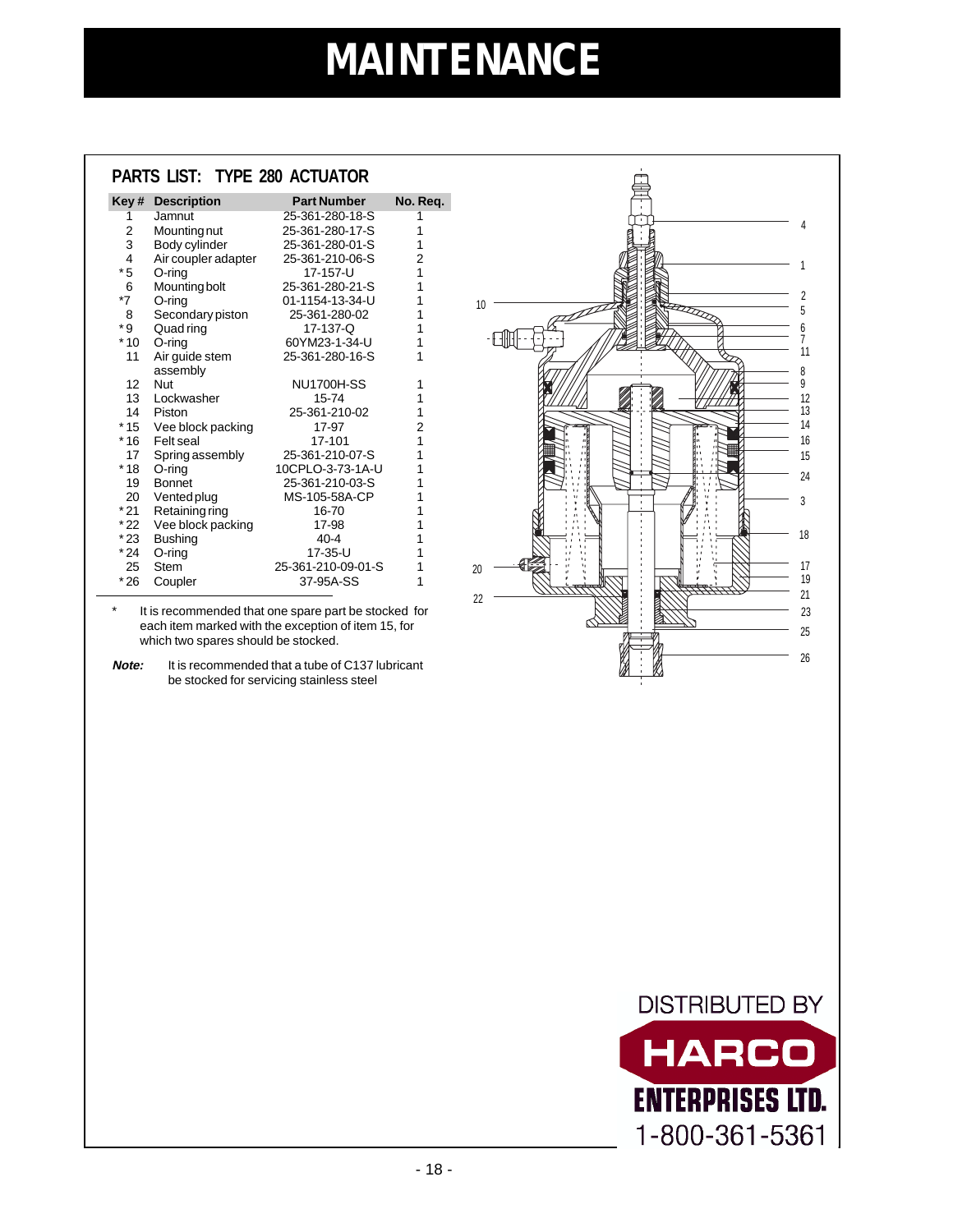### <span id="page-17-0"></span>**TYPE 215 ACTUATOR**

#### **INTRODUCTION**

This actuator is spring return diaphragm unit, designed to utilize a diaphragm for reduced friction. It can be completely disassembled and rebuilt using Tri-Clover Replacement parts. Installation, maintenance, disassembly, and assembly instructions are covered below.

#### **INSTALLATION**

Connect the air supply to the coupler. Air Supply Specifications: 30-50 psig (Normal).

#### **DIAPHRAGM REPLACEMENT**

The diaphragm can rupture. When it fails, air will leak from the actuator vent plug. Follow the disassembly and assembly instructions.

#### **DISASSEMBLY**

The actuator spring is not contained. Although preload force is low, caution must be used when spring force is released. Hand pressure must be applied to the cylinder top restricting its travel. Completely remove the actuator from the valve and follow the steps below.

- 1. Insert the bonnet flats into vise as illustrated at right.
- 2. Remove air coupler adapter and nut by turning counter clockwise.
- 3. Remove actuator cylinder from bonnet by applying a strap wrench to the cylinder and turn counterclockwise completely two times.



To prevent injury, apply constant hand pressure and unscrew completely. Spring force will push the cylinder up when threads disengage.

- 4. Pull cylinder assembly off the bonnet and remove spring.
- 5. Separate diaphragm assembly from cylinder by holding cylinder and pulling on actuator stem.
- 6. Place diaphragm assembly into a vise and secure Inner Diaphragm Guide as illustrated at right. Do not over tighten. Remove stem by locating a wrench around the flats and turn counterclockwise. Remove adapter and nut. The nut may be removed by inserting a punch into the hole in its face, and tapping nut counterclockwise.
- 7. Remove diaphragm assembly from vise and separate.



Apply constant hand pressure when unscrewing.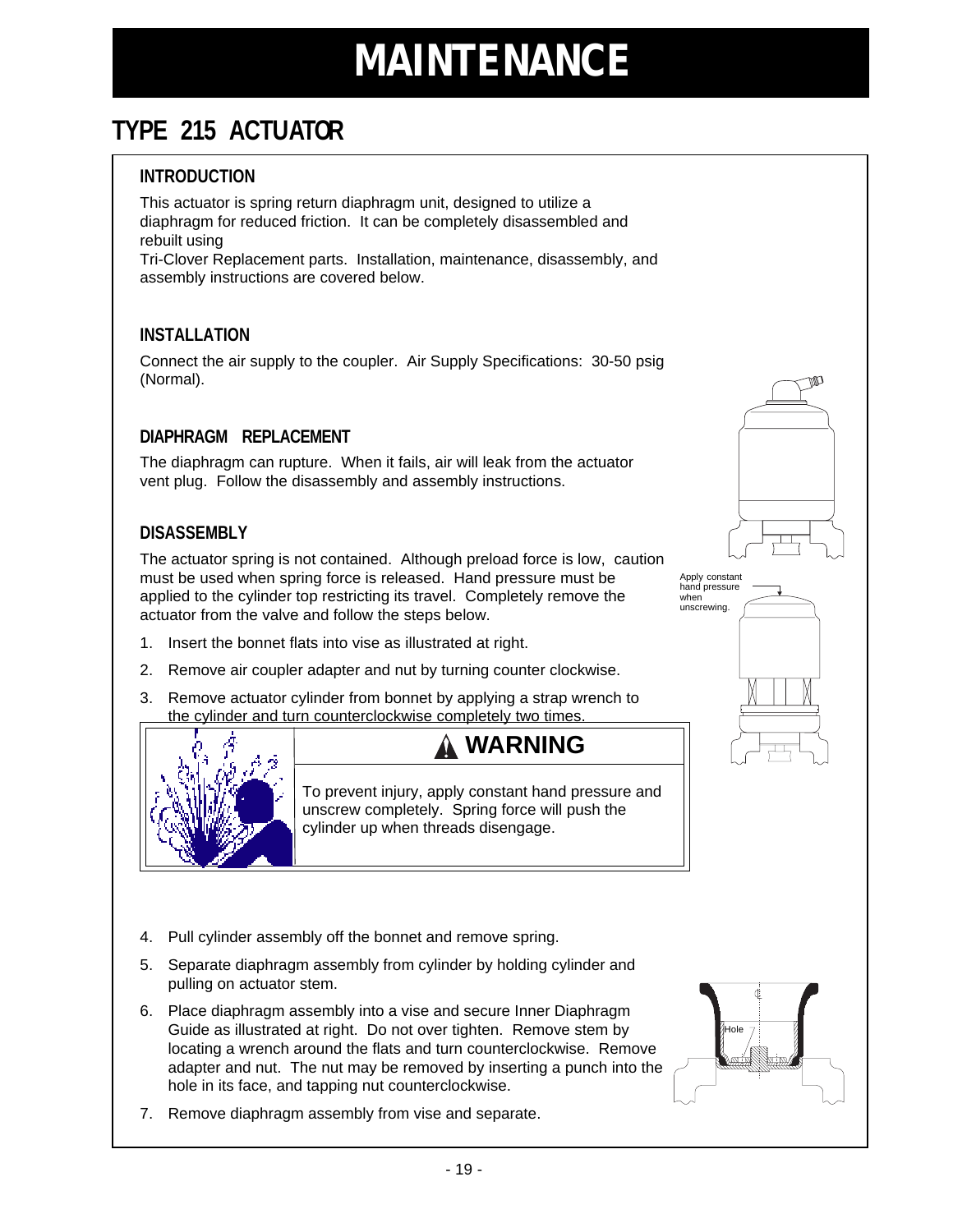#### **REASSEMBLY**

- 1. Clamp the Inner Diaphragm Guide in a vise with its threaded stud facing upward.
- 2. Set the diaphragm into the Inner Guide, set the Inner Diaphragm Clamp inside the diaphragm, screw on the nut until hand tight. Thread on the adapter and tighten to 15 ft.-lbs.
- 3. Lubricate the diaphragm inside and outside completely with L1 011B Sanitary Silicone Spray. Roll the diaphragm onto outer diaphragm clamp. Slide body insert onto outer diaphragm retainer.
- 4. Carefully slide diaphragm assembly into cylinder. Do not scratch, tear or abrade diaphragm.
- 5. Install sealing nut, gasket and air coupler adapter.
- 6. Insert the bonnet flats into vise as illustrated above. Place spring into bonnet.
- 7. Lubricate the cylinder threads with Tri-Clover C137 lubricant. This will help prevent the threads from galling. Place cylinder assembly onto spring.



### **A** CAUTION

To prevent injury, compress the spring by hand and thread the cylinder onto the bonnet for at least 3 complete turns. Apply a strap wrench to the cylinder and tighten until it "bottoms" onto the bonnet.

- 8. Remove actuator from vise. Insert bushing into counter bores on bonnet.
- 9. Apply Removable Loctite\* to the fine threads of the actuator stem. Push actuator stem through bonnet and thread into adapter. Fasten completely with a wrench using stem flats.

\* Loctite is a registered trademark of Loctite Corporation.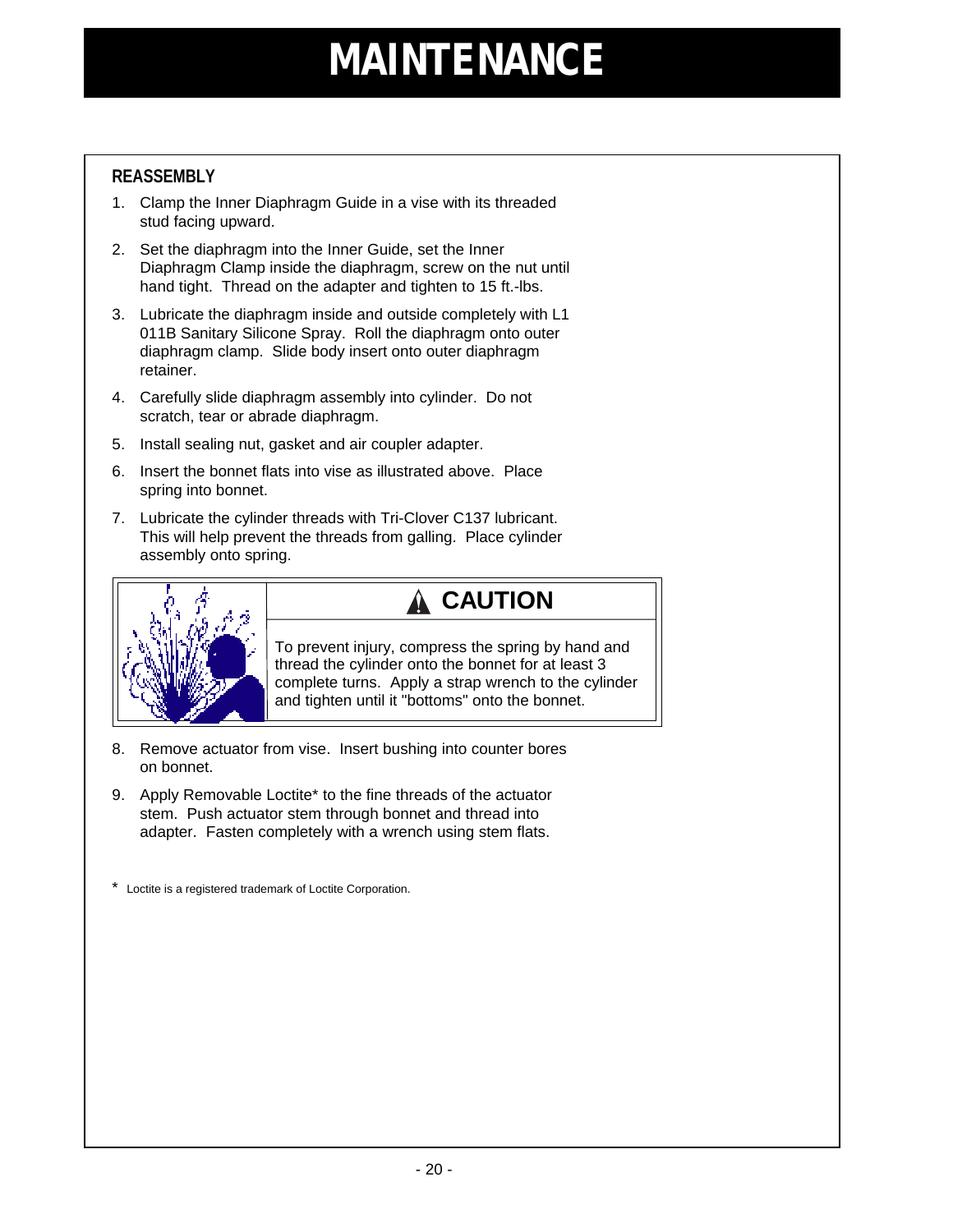#### **PARTS LIST: TYPE 215 ACTUATOR**

| Key#   | <b>Description</b>                 | <b>Part Number</b> | No. Req. |
|--------|------------------------------------|--------------------|----------|
| 1      | Actuator body cylinder             | 25-263B-10-S       | 1        |
| 2      | Air coupler adapter                | $37 - 5 - S$       |          |
| 3      | Gasket                             | 17-88              |          |
| 4      | Sealingnut                         | 13-78-S            |          |
| 5      | Outer diaphragm clamp/<br>retainer | 36-55              | 1        |
| 6      | Body insert                        | 37-88              | 1        |
| *<br>7 | Diaphragm                          | $35 - 1$           | 1        |
| 8      | Top diaphragm clamp/<br>retainer   | 36-15              | 1        |
| 9      | Inner diaphragm clamp/<br>retainer | $36-3$             | 1        |
| 10     | Nut-retainer                       | 13-15              | 1        |
| 11     | Adapter                            | 37-89-316          |          |
| 12     | Compression spring                 | 4-2-S              |          |
| 13     | <b>Bonnet</b>                      | 12-283A            |          |
| 14     | Vented plug                        | MS-150-58A-CP      |          |
| * 15   | <b>Bushing</b>                     | $40 - 4$           |          |
| 16     | Actuator stem                      | 19-600-01          |          |
| -17    | Coupler                            | 37-95A-SS          |          |

It is recommended that one spare part be stocked for each item marked.

**Note:** It is also recommended that a tube of C137 lubricant be stocked for servicing stainless steel actuators.



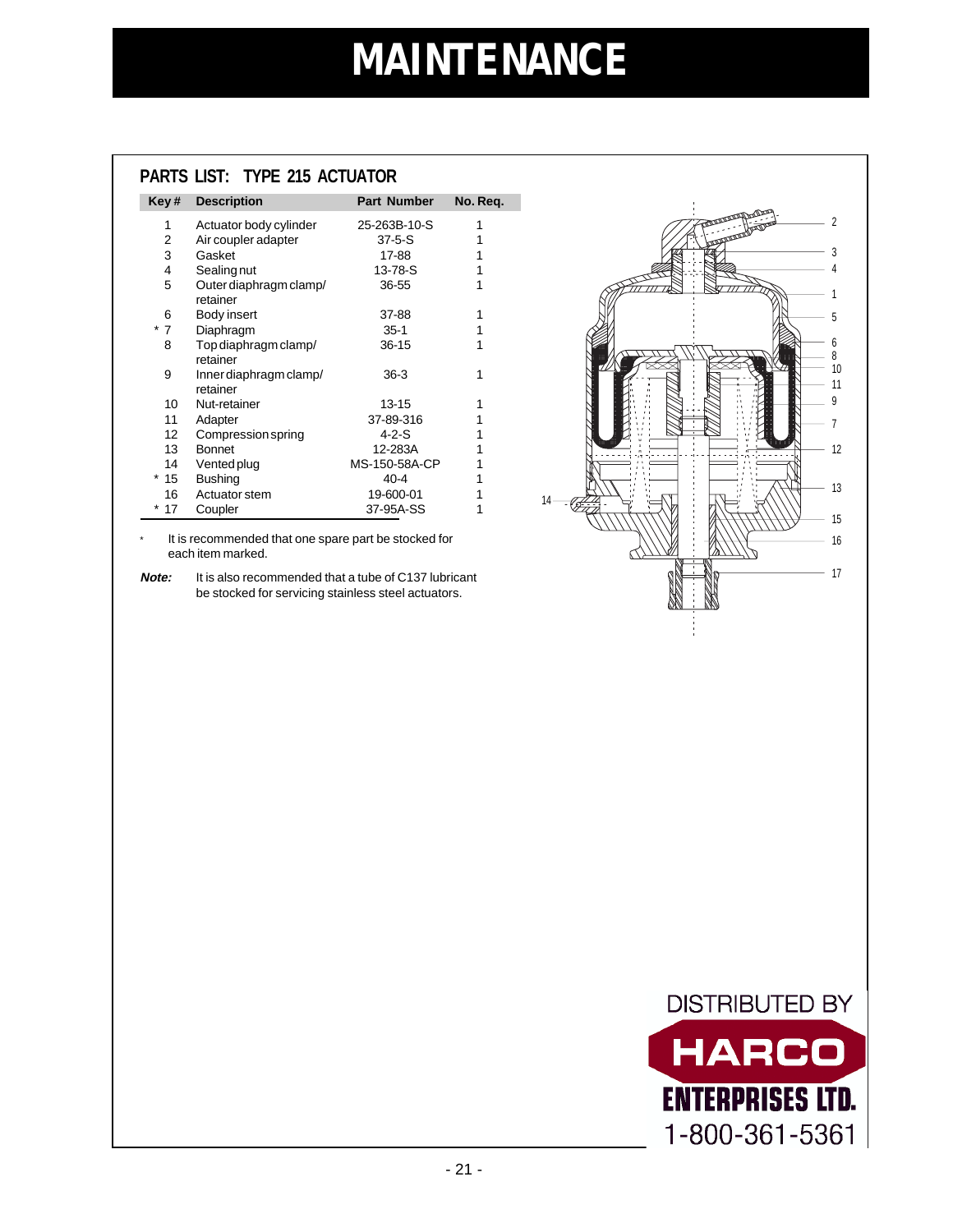## **PARTS LIST**

#### <span id="page-20-0"></span>**361/361TR SHUT OFF VALVES**

#### **371-10, 30, & 27 THROTTLING VALVES**

All orders for repair parts must contain the following data.

- 1. Complete model number (located on actuator nameplate), including size.
- 2. Valve serial number (located on nameplate).
- 3. Description and part number.

The following exploded view and accompanying parts list facilitate ordering repair parts from the factory. All parts illustrated are indexed to the parts list by key numbers.

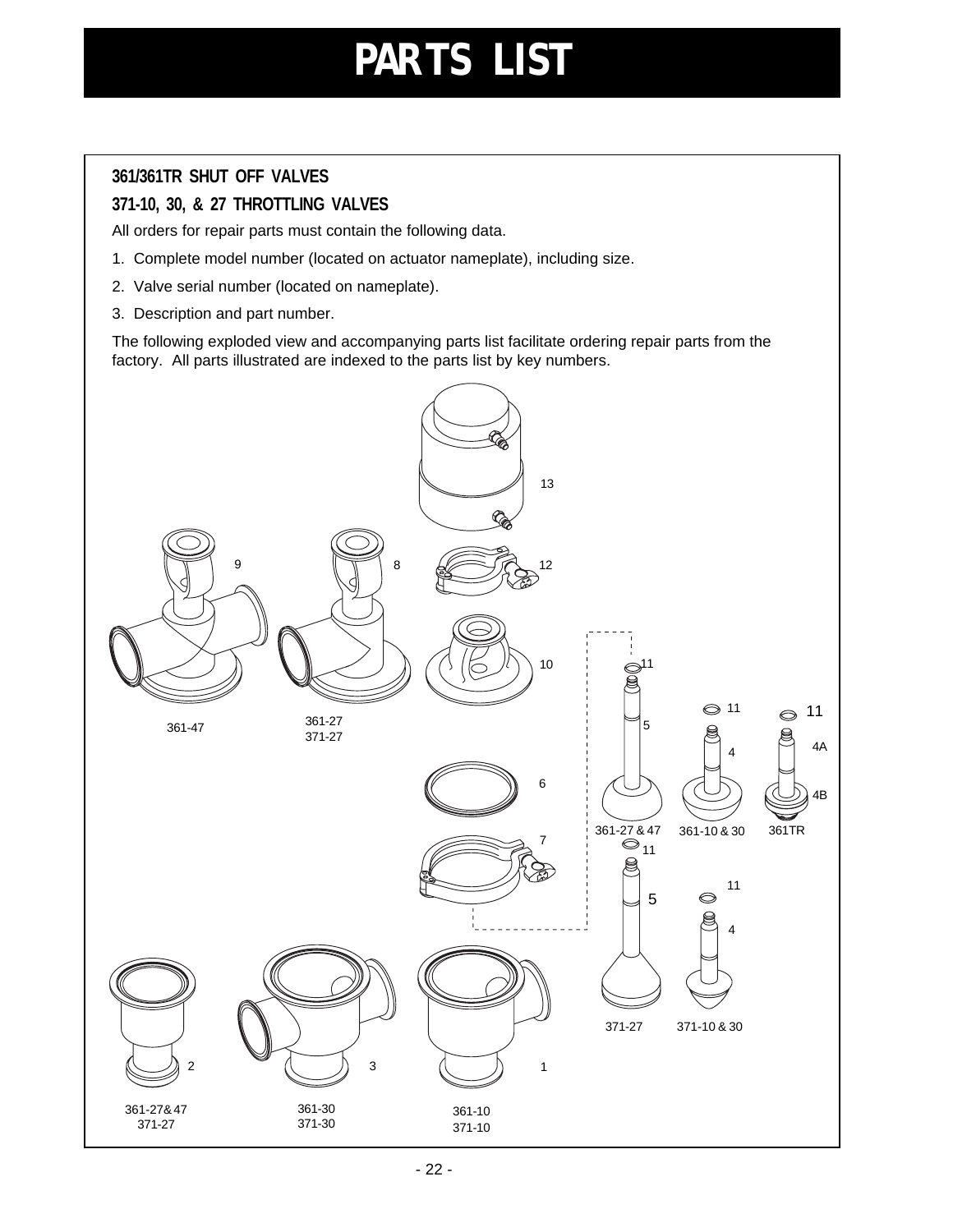#### <span id="page-21-0"></span>**361/361TR SHUT OFF VALVES**

#### **371-10, 30, 27 THROTTLING VALVE**

| Key#           | <b>Description</b>                                             | 1"                | $1^{1}/2$ "       | 2"                              | $2^{1}/2$ "                               | 3"             |
|----------------|----------------------------------------------------------------|-------------------|-------------------|---------------------------------|-------------------------------------------|----------------|
| $*1$           | Valve, lower body-<br>Models 361-10 & 371-10                   | 7-225T-1-316      | 7-184T-11/2-316   | 7-184T-2-316                    | 7-184T-2 <sup>1</sup> / <sub>2</sub> -316 | 7-184T-3-316   |
| $*2$           | Valve, lower body-<br>Models 361-27, 47 & 371-27               |                   | 7-200A-11/2-316   | 7-200A-2-316                    | 7-200A-2 <sup>1</sup> / <sub>2</sub> -316 | 7-200A-3-316   |
| $*3$           | Valve, lower body-<br>Models 361-30 & 371-30                   | 7-225C-1-316      | 7-184C-11/2-316   | 7-184C-2-316                    | 7-184C-2 <sup>1</sup> / <sub>2</sub> -316 | 7-184C-3-316   |
| $\bullet$ 4    | Valve, plug assembly-<br>Models 361-10 & 30 (Buna N<br>Molded) | 19-571-1-316      | 19-571-11/2-316   | 19-571-2-316                    | 19-571-21/2-316                           | 19-571-3-316   |
|                | Models 371-10 & 30                                             | 19-1215-1-316     | 19-1215-11/2-316  | 19-1215-2-316                   | 19-1215-21/2-316                          | 19-1215-3-316  |
| • 4A           | "TR" stem/seat plug asmbly<br>Model 361TR 10 & 30              | 19TR-571-1-316    | 19TR-571-11/2-316 | 19TR-571A-2-316                 | 19TR-571-21/2-316                         | 19TR-571-3-316 |
| • 4B           | "TR" PTFE Snap-On<br>seat only                                 | 20-514-1          | $20 - 514 - 11/2$ | 20-514C-2                       | 20-514C-2 <sup>1</sup> / <sub>2</sub>     | 20-514C-3      |
| • 5            | Valve, plug assembly-<br>Models 361-27 & 47 (Buna N<br>Molded) |                   | 19-733-11/2-316   | 19-733-2-316                    | 19-733-21/2-316                           | 19-733-3-316   |
| • 5            | Valve, plug assembly 361-27                                    |                   | 19-1059-11/2-316  | 19-1059-2-316                   | 19-1059-21/2-316                          | 19-1059-3-316  |
| $\cdot 6$      | Body, gasket-361                                               | 17-62-11/2-U      | 17-62-2-U         | $17 - 62 - 2 - \frac{1}{2} - U$ | 17-62-31/2-U                              | 17-62-4-U      |
|                | Body, gasket-371                                               | $17 - 62 - 11/2$  | 17-62-2           | $17 - 62 - 21/2$                | $17 - 62 - 31/2$                          | 17-62-4        |
| $\overline{7}$ | Body, clamp                                                    | $H13MHHM-11/2-S$  | 13MHHM-3-S        | 113MHHVM-3-S                    | 13MHHVM-4-S                               | 13MHHM-5-S     |
| $^\star$ 8     | Valve, upper body-<br>Models 361-27 & 371-27                   |                   | 7-192T-11/2-316   | 7-192T-2-316                    | 7-192T-21/2-316                           | 7-192T3-316    |
| $* g$          | Valve, upper body-<br>Model 361-47                             |                   | 192C-11/2-316     | 7-192C-2-316                    | 7-192C-21/2-316                           | 7-192C-3-316   |
| 10             | Valve, bonnet-10 & 30                                          | 12-146-1-316      | 12-146-11/2-316   | 12-146-2-316                    | 12-146-21/2-316                           | 12-146-3-316   |
| • 11           | O-ring, valve plug stem-361                                    | 17-1-U25          | 17-1-U25          | 17-1-U25                        | 17-5-U25                                  | 17-5-U25       |
|                | O-ring, valve plug stem-371                                    | $17 - 1 - U^{**}$ | $17 - 1 - U^{**}$ | $17 - 1 - U^{**}$               | 17-5-U**                                  | 17-5-U**       |
| 12             | Actuator clamp                                                 | 13MHHM-2-S        | 13MHHM-2-S        | 13MHHM-2-S                      | 13MHHM-2-S                                | 13MHHM-2-S     |
| $§$ 13         | Actuator-Type 210<br>Normally Open, Air to Close               | 25-361-210-S      | 25-361-210-S      | 25-361-210-S                    | 25-361-210-S                              | 25-361-210-S   |
| 13             | Actuator-Type 215<br>Normally Open, Air to Close               | 25-263B-S         | 25-263B-S         | 25-263B-S                       | 25-263B-S                                 | 25-263B-S      |
| $§$ 13         | Actuator-Type 220 & 225<br>Normally Closed, Air to Open        | 25-361-220-S      | 25-361-220-S      | 25-361-220-S                    | 25-361-220-S                              | 25-361-220-S   |

\* Note: Specify the type of port connections required.<br>• It is recommended that one each of these items be stocked as spare parts. (#11 sold in packages of 25 pcs.)<br>§ Valve models 361-27 and 361-47 are reverse acting, so t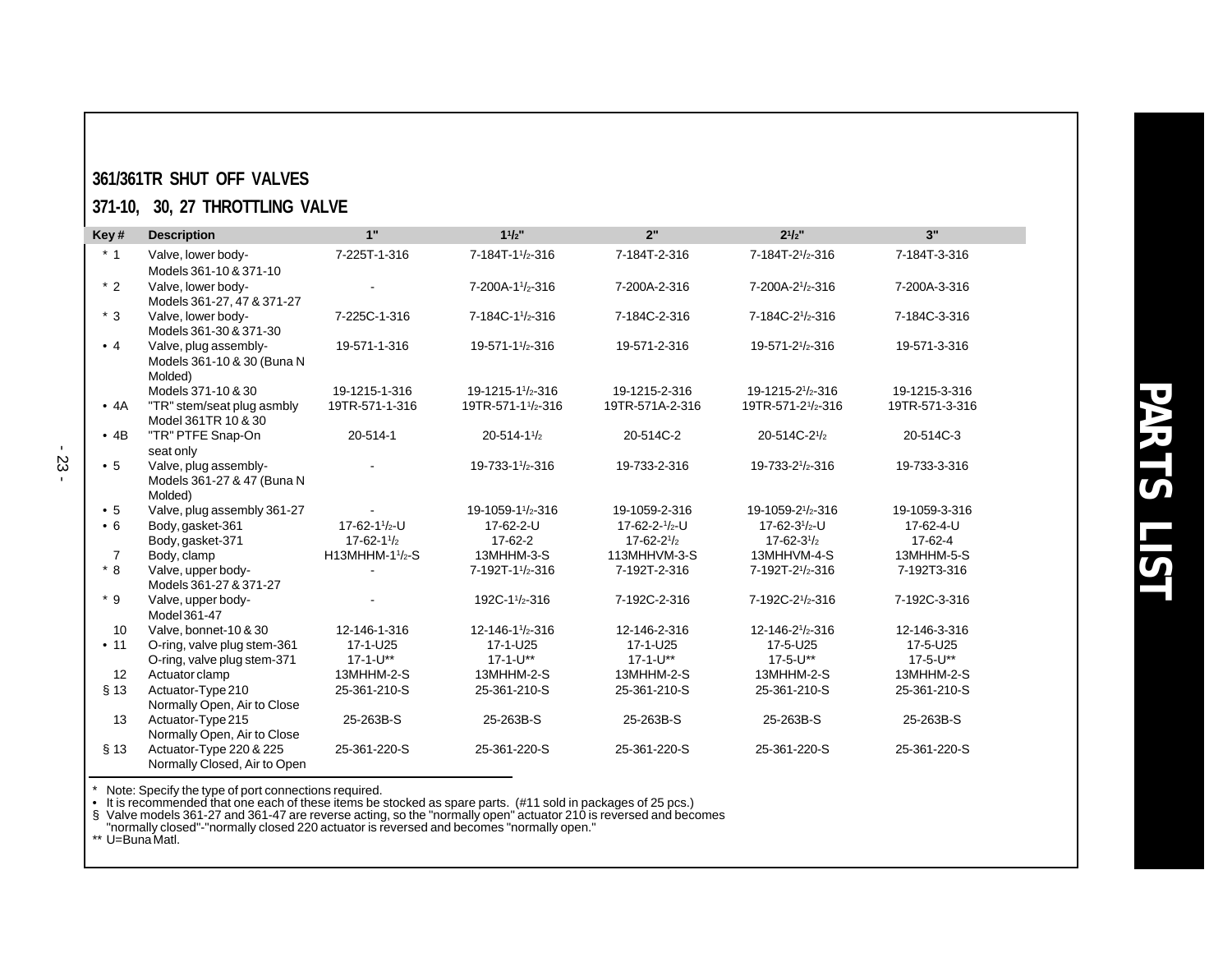## **PARTS LIST**

#### <span id="page-22-0"></span>**361/361TR DIVERT VALVES**

#### **371-21 THROTTLING DIVERT VALVE**

All orders for repair parts must contain the following data.

- 1. Complete model number (located on actuator nameplate), including size.
- 2. Valve serial number (located on nameplate).
- 3. Description and part number.

The following exploded view and accompanying parts list facilitate ordering repair parts from the factory. All parts illustrated are indexed to the parts list by key numbers.

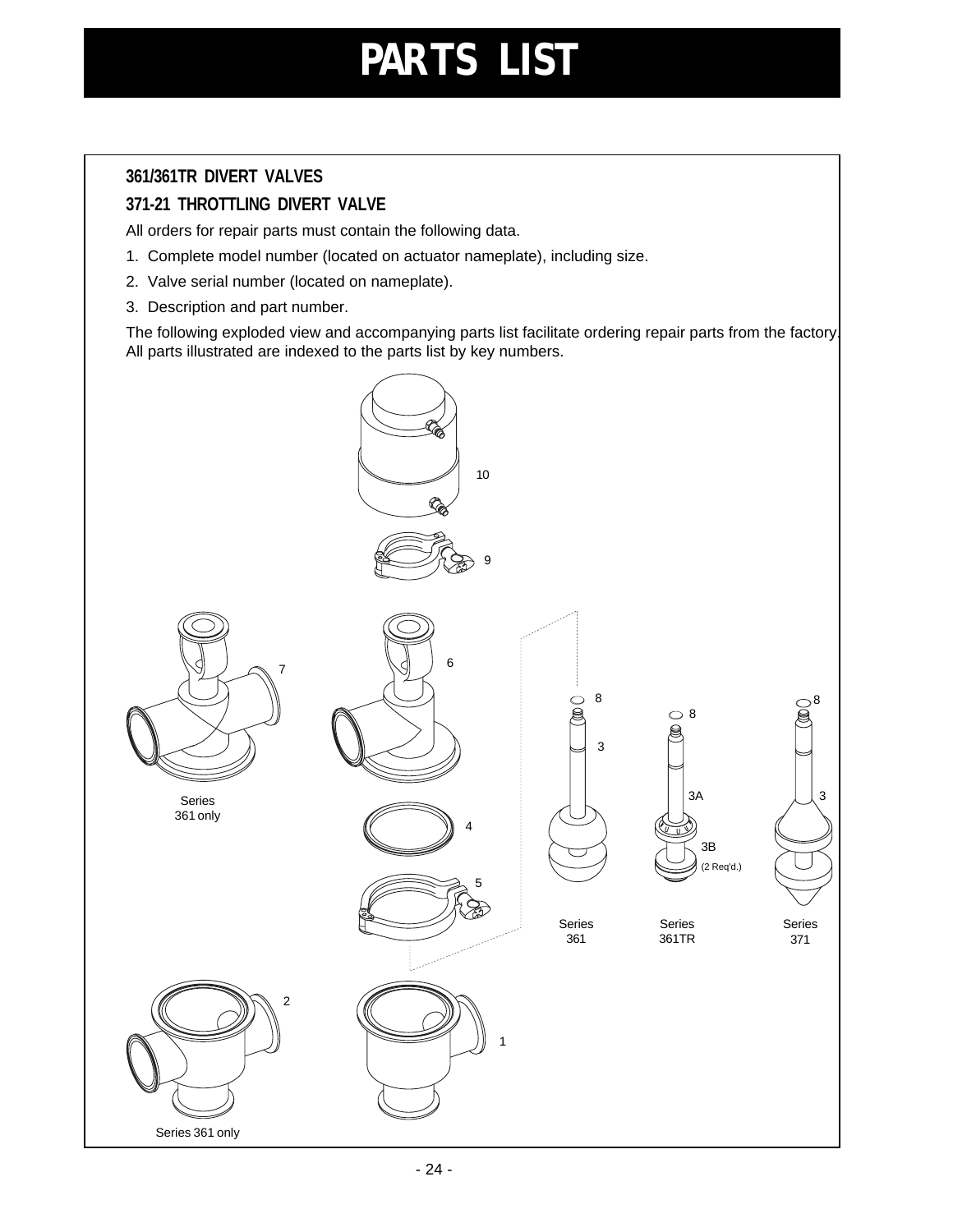#### <span id="page-23-0"></span>**361/361TR DIVERT VALVES 371-21 THROTTLING DIVERT VALVE**

| $*_{1}$         | Valve, lower body,<br>Models 361-21, 41 &<br>371-21     | 7-184T-11/2-316              | 7-184T-2-316      | 7-184T-2 <sup>1</sup> / <sub>2</sub> -316 | 7-184T-3-316    |
|-----------------|---------------------------------------------------------|------------------------------|-------------------|-------------------------------------------|-----------------|
| $*2$            | Valve, lower body<br>Models 361-23, 43                  | 7-184C-11/2-316              | 7-184C-2-316      | 7-184C-2 <sup>1</sup> / <sub>2</sub> -316 | 7-184C-3-316    |
| $\bullet$ 3     | Valve, plug assembly<br>(Buna N Molded)-361             | 19-572-11/2-316              | 19-572-2-316      | 19-572-21/2-316                           | 19-572-3-316    |
|                 | Valve, plug assembly-371                                | 19-983-11/2-316              | 19-983-2-316      | 19-983-21/2-316                           | 19-983-3-316    |
| $\bullet$ 3A    | "TR" stem/seat plug<br>assembly                         | 19TR-572A-11/2-316           | 19TR-572B-2-316   | 19TR-572B-21/2-316                        | 19TR-572B-3-316 |
| $\cdot$ 3B      | "TR" PTFE Snap-On seat<br>only                          | $20 - 514 - 11/2$            | 20-514C-2         | 20-514C-2 <sup>1</sup> /2                 | 20-514C-3       |
| $\bullet$ 4     | Body, gasket-361                                        | 17-62-2-U                    | 17-62-21/2-U      | 17-62-31/2-U                              | 17-62-4-U       |
|                 | Body, gasket-371                                        | 17-62-2-316                  | 17-62-21/2-316    | 17-62-31/2-316                            | 17-62-4-316     |
| 5               | Body, clamp                                             | 13MHHM-3-S                   | 13MHHVM-3-S       | 13MHHVM-4-S                               | 13MHHM-5-S      |
| $*6$            | Valve, upper body-<br>Models 361-21, 23 &<br>371-21     | 7-192T-11/2-316              | 7-192T-2-316      | 7-192T-2 <sup>1</sup> / <sub>2</sub> -316 | 7-192T-3-316    |
| $*7$            | Valve, upper body-<br>Models 361-41, 43                 | 7-192C-11/ <sub>2</sub> -316 | 7-192C-2-316      | 7-192C-21/2-316                           | 7-192C-3-316    |
| • 8             | O-ring-valve plug stem-361                              | 17-1-U25                     | 17-1-U25          | 17-5-U25                                  | 17-5-U25        |
|                 | O-ring-valve plug stem-371                              | $17 - 1 - U^{**}$            | $17 - 1 - U^{**}$ | $17 - 5 - U^{**}$                         | 17-5-U**        |
| 9               | Actuator clamp                                          | 13MHHM-2-S                   | 13MHHM-2-S        | 13MHHM-2-S                                | 13MHHM-2-S      |
| 10              | Actuator-Type 210<br>Normally Open, Air to Close        | 25-361-210-S                 | 25-361-210-S      | 25-361-210-S                              | 25-361-210-S    |
| 10              | Actuator-Type 215<br>Normally Open, Air to Close        | 25-263B-S                    | 25-263B-S         | 25-263B-S                                 | 25-263B-S       |
| 10 <sup>°</sup> | Actuator-Type 220 & 225<br>Normally Closed, Air to Open | 25-361-220-S                 | 25-361-220-S      | 25-361-220-S                              | 25-361-220-S    |

\* Note: Specify the type of port connections required. • It is recommended that one each of these itmes be stocked as spare parts. \*\* U=Buna Matl.

- 25 -